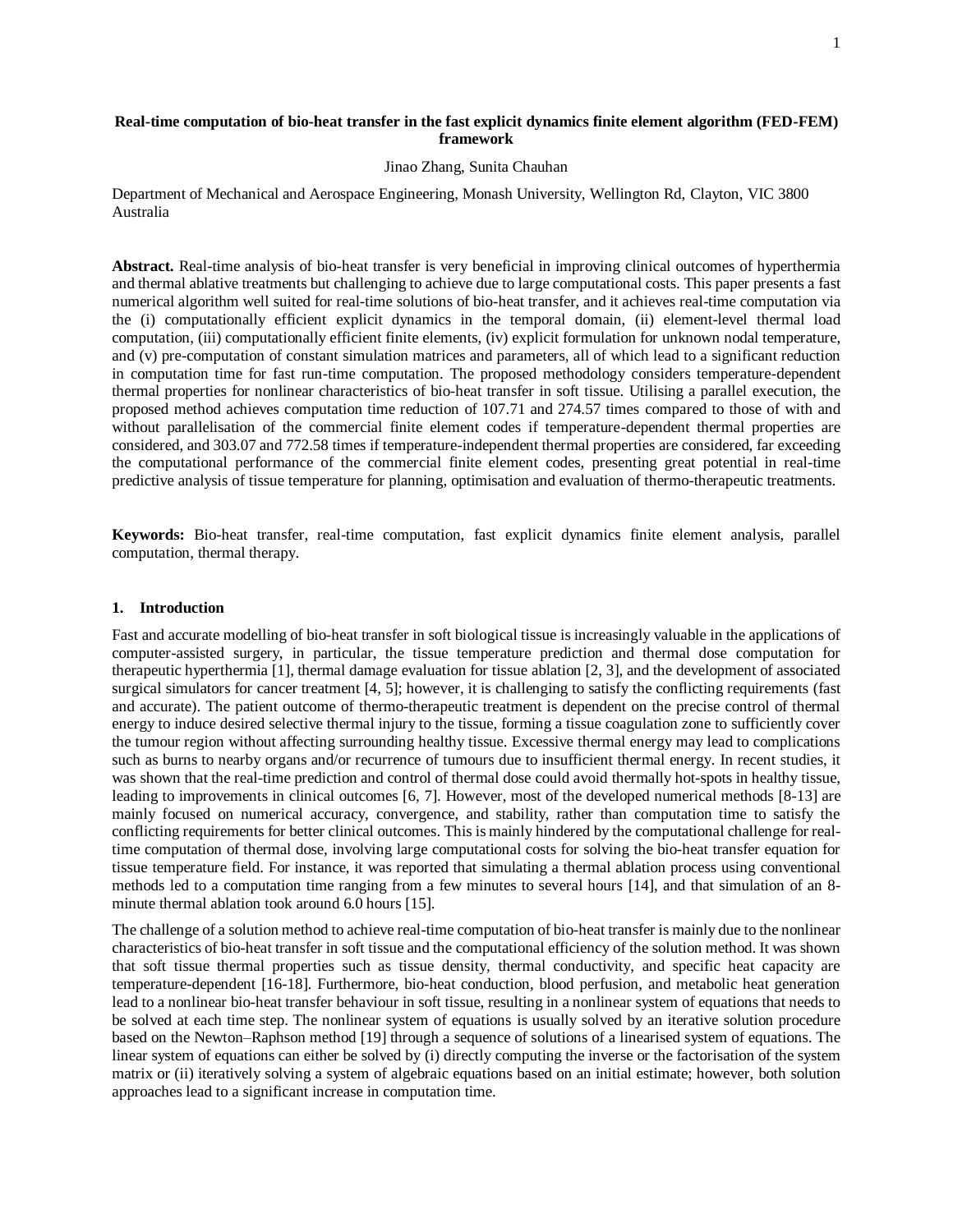Various techniques were reported to facilitate the computational performance of numerical methods for solutions of the bio-heat transfer equation, and most of the existing techniques were based on the finite difference method (FDM). Schwenke et al. [20] studied a Graphics Processing Unit (GPU)-accelerated FDM to achieve fast simulation of focused ultrasound treatment via a parallel execution of the solution procedure on GPU; however, FDM requires a regular computation grid to approximate spatial derivatives, but human organs/tissue are irregular shapes with curvilinear boundaries, resulting in inaccuracy for accommodating soft tissue material properties and enforcing boundary conditions. He and Liu [21] developed a parallel alternating direction explicit (ADE) scheme based on FDM to solve the bio-heat equation; Carluccio et al. [22] devised a spatial filter method based on Fast Fourier Transform (FFT) with FDM to reduce computation time; Kalantzis et al. [23] studied a GPU-accelerated FDM for fast simulation of focused ultrasound thermal ablation; Dillenseger and Esneault [24] also studied an FFT-based FDM method; Chen et al. [25] presented a GPU-accelerated microwave imaging method based on FDM to monitor temperature in thermal therapy; Johnson and Saidel [26] studied an FDM-based methodology for fast simulation of radiofrequency tumour ablation; and Niu et al. [27] employed cellular neural networks (CNN) based on FDM for efficient estimation of tissue temperature field. Despite the improved computational performance by the above methods, they all suffer from the inaccuracy in describing the thermal effects of irregular boundary conditions due to using FDM for computation grid. Indik et al. [28, 29] employed a multi-grid method in a finite volume discretisation for fast bio-heat transfer computation owing to multi-scales of grid resolutions. Mariappan et al. [30] developed a GPU-accelerated finite element methodology (FEM) for fast simulation of bio-heat transfer in thermal ablation. Compared to FDM, the problem domain of arbitrary shapes can be accommodated by FEM without difficulty, and mesh sizes can be varied by considering the numerical accuracy required and computational resources available; material properties can be incorporated into the parametric constitutive equations and can vary over finite elements, and boundary conditions can be handled directly in the global system of equations for elements/nodes under boundary conditions. However, the utilisation of GPU for standard FEM only improves the computational performance owing to hardware but does not solve the computational efficiency of FEM fundamentally [31]. Bourantas et al. [32] presented a dynamic mode decomposition method based on meshless point collocation for fast numerical solutions of bio-heat transfer, and Kowalski and Jin [33] studied a model order reduction method based on FDM for electromagnetic phased-array hyperthermia. Despite the improved numerical efficiency by the mode decomposition/order reduction methods, the accuracy and efficiency of the algorithm are dependent on the number of reduced-basis chosen [34], and there is an inevitable energy loss due to the projection from the full system space to the smaller subspace [35]. Recently, the authors developed a fast explicit dynamics finite element algorithm (FED-FEM) for fast computation of transient heat transfer problems [36]. The FED-FEM is computationally efficient and can maintain numerical convergence and accuracy, and it is particularly suited for real-time thermal applications.

In this paper, a new methodology is developed based on the framework of FED-FEM [36] for fast simulation and analysis of bio-heat transfer in soft tissue, and it is studied using parallel implementation for real-time bio-heat computation. To achieve fast run-time computation, the proposed methodology is established with the aims to (i) eliminate the need for thermal stiffness matrix inversion during temporal integration, (ii) eliminate the need for assembling global thermal matrices of entire model, (iii) efficiently obtain spatial thermal responses, (iv) eliminate the need for conventional iterative solutions of the nonlinear system of equations and allow parallel execution, and (v) conduct computation of constant matrices and parameters before run-time computation. It aims to utilise the proposed efficient algorithm coupled with computing power of hardware for fast numerical updates at run-time computation. Consequently, it achieves the above aims by (i) utilising explicit dynamics in the temporal domain, (ii) proposing an element-level thermal load computation, (iii) employing computationally efficient finite elements, (iv) devising an explicit formulation for nodal temperature, and (v) pre-computing constant matrices and simulation parameters. The proposed methodology can accommodate non/linear thermal material properties and handle nonlinear characteristics involved in bio-heat transfer problems. The computational benefits are examined, and assessments of numerical errors are presented. Simulation results demonstrate that the proposed method can achieve real-time computations while maintaining numerical accuracy, leading to an efficient and accurate numerical algorithm for conducting bio-heat transfer analysis for real-time biomedical applications.

The remainder of this paper is organised as follows: Section 2 presents the formulation of the proposed methodology in the framework of FED-FEM. Section 3 evaluates the computational performance in terms of numerical accuracy and computation time reductions, and discussions are presented in Section 4. Finally, this paper concludes in Section 5 with future improvements to the work.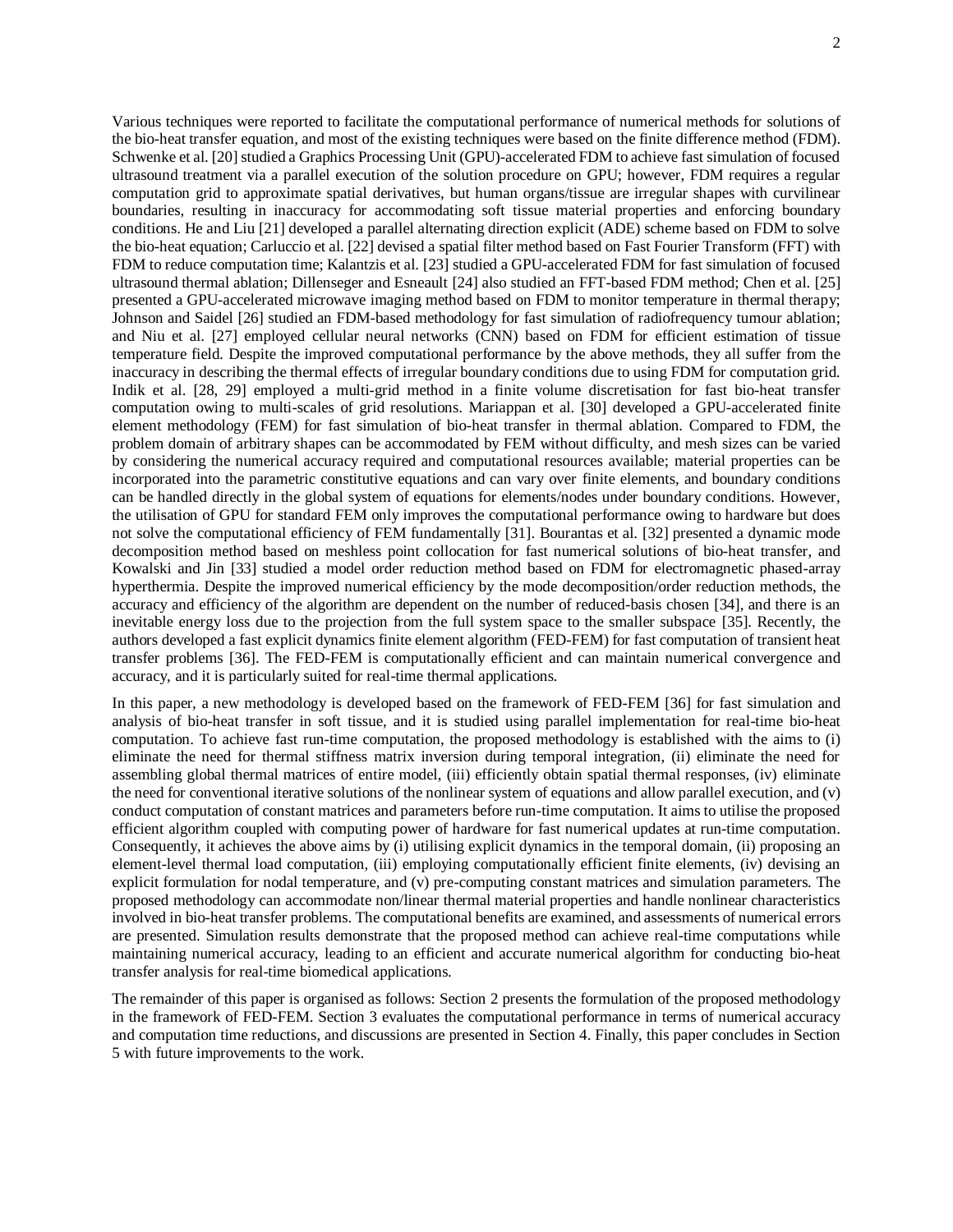#### **2. FED-FEM for Pennes bio-heat transfer**

### *2.1 Pennes bio-heat transfer model*

The heat transfer in soft biological tissue may be characterised by various bio-heat transfer models, among which the most well-known is the Pennes bio-heat transfer model by Harry H. Pennes [37], which mathematically describes the heat transfer process in living biological tissue composed of solid tissue and blood flow [38]. The Pennes bio-heat transfer model can provide suitable temperature predictions in the whole body, organ, and tumour analyses [39], and therefore it has been widely used in the modelling of thermal ablation for cancer treatment [16, 23, 30, 40] and other biomedical research areas [12, 21, 41, 42].

Based on the heat flow equilibrium due to the conservation law of energy [43], the Pennes bio-heat transfer model states that the rate at which heat is stored in soft tissue is due to the conjugated heat transfer of the rate of bio-heat conduction in solid tissue, the rate of convective heat transfer between blood vessels and surrounding tissue, the rate of metabolic heat generation, and the rate of regional heat sources. For a time-continuous three-dimensional (3-D) spatial domain  $(x, y, z)$ , the strong-form equation governing the Pennes bio-heat transfer is given by

$$
\rho c \frac{\partial T(t)}{\partial t} = k \left( \frac{\partial^2 T(t)}{\partial x^2} + \frac{\partial^2 T(t)}{\partial y^2} + \frac{\partial^2 T(t)}{\partial z^2} \right) + w_b c_b \left( T_a - T(t) \right) + Q_m(t) + Q_r(t); \quad t \ge t_0
$$
\n(1)

where  $\rho$  is the tissue density  $[kg/m^3]$ ; c the tissue specific heat capacity  $[J/(kg \cdot {}^{\circ}C)]$ ;  $T(t)$  the tissue temperature [<sup>o</sup>C] that varies with time t [s]; k the tissue thermal conductivity  $[W/(m \cdot {}^{\circ}C)]$ ;  $W_b$  the blood perfusion rate  $[kg/(m^3 \cdot s)]$ ;  $c_b$  the blood specific heat capacity  $[J/(kg \cdot {}^{\circ}C)]$ ;  $T_a$  the arterial temperature  $[{}^{\circ}C]$ ;  $Q_m(t)$  the metabolic heat generation rate  $[W/m^3]$ ;  $Q_r(t)$  the regional heat source  $[W/m^3]$ ;  $t_0$  the initial time at which the initial condition is  $T(t_0) = T_0$  denoting the initial temperature of the tissue.

Equation. (1) presents the Pennes bio-heat equation based on the assumptions of constant soft tissue density  $\rho$ , tissue specific heat capacity  $c$ , and tissue thermal conductivity  $k$ ; however, for soft biological tissue, these thermal properties are, in general, vary with temperature [16-18]. By considering the temperature-dependent characteristics of these thermal parameters, Eq. (1) may be written as

$$
\rho(T)c(T)\frac{\partial T(t)}{\partial t} = k(T)\left(\frac{\partial^2 T(t)}{\partial x^2} + \frac{\partial^2 T(t)}{\partial y^2} + \frac{\partial^2 T(t)}{\partial z^2}\right) + w_b c_b \left(T_a - T(t)\right) + Q_m(t) + Q_r(t)
$$
\n(2)

where  $\rho(T)$  is the temperature-dependent tissue density  $\left[kg/m^3\right]$  in the function of temperature T;  $c(T)$  the temperature-dependent tissue specific heat capacity  $[J/(kg \cdot ^{\circ}C)];$  and  $k(T)$  the temperature-dependent tissue thermal conductivity  $[W/(m \cdot {}^{\circ}C)].$ 

To fully define the Pennes bio-heat transfer equation, it is necessary to specify the thermal boundary conditions. The thermal boundary  $\Gamma$  in the Pennes bio-heat transfer problem can be decomposed into the following three different boundary types:  $\Gamma = \Gamma_E + \Gamma_H + \Gamma_A$ , and their associated thermal conditions are expressed as follows:

Essential boundary condition  $\Gamma_E$ 

$$
T(\mathbf{x}, t) = T_r, \quad t > t_0, \mathbf{x} \in I_E
$$
\n<sup>(3)</sup>

where  $T(\mathbf{x},t)$  is the temperature at spatial point **x** and time t, and  $T_r$  is the prescribed temperature on the Dirichlet boundary.

Heat flux boundary condition  $\Gamma_H$ 

$$
-k(T)\left(\frac{\partial T(t)}{\partial x}n_x + \frac{\partial T(t)}{\partial y}n_y + \frac{\partial T(t)}{\partial z}n_z\right) = \mathbf{q}(\mathbf{x}, t), \quad t > t_0, \mathbf{x} \in \Gamma_H
$$
\n(4)

where  $n_x$ ,  $n_y$ , and  $n_z$  are the components of the outward unit normal direction on the boundary, and  $q(x, t)$  is the prescribed heat flux on the Neumann boundary.

Adiabatic boundary condition  $\Gamma_A$ 

$$
k(T)\left(\frac{\partial T(t)}{\partial x}n_x + \frac{\partial T(t)}{\partial y}n_y + \frac{\partial T(t)}{\partial z}n_z\right) = 0, \quad t > t_0, \mathbf{x} \in \Gamma_A
$$
\n<sup>(5)</sup>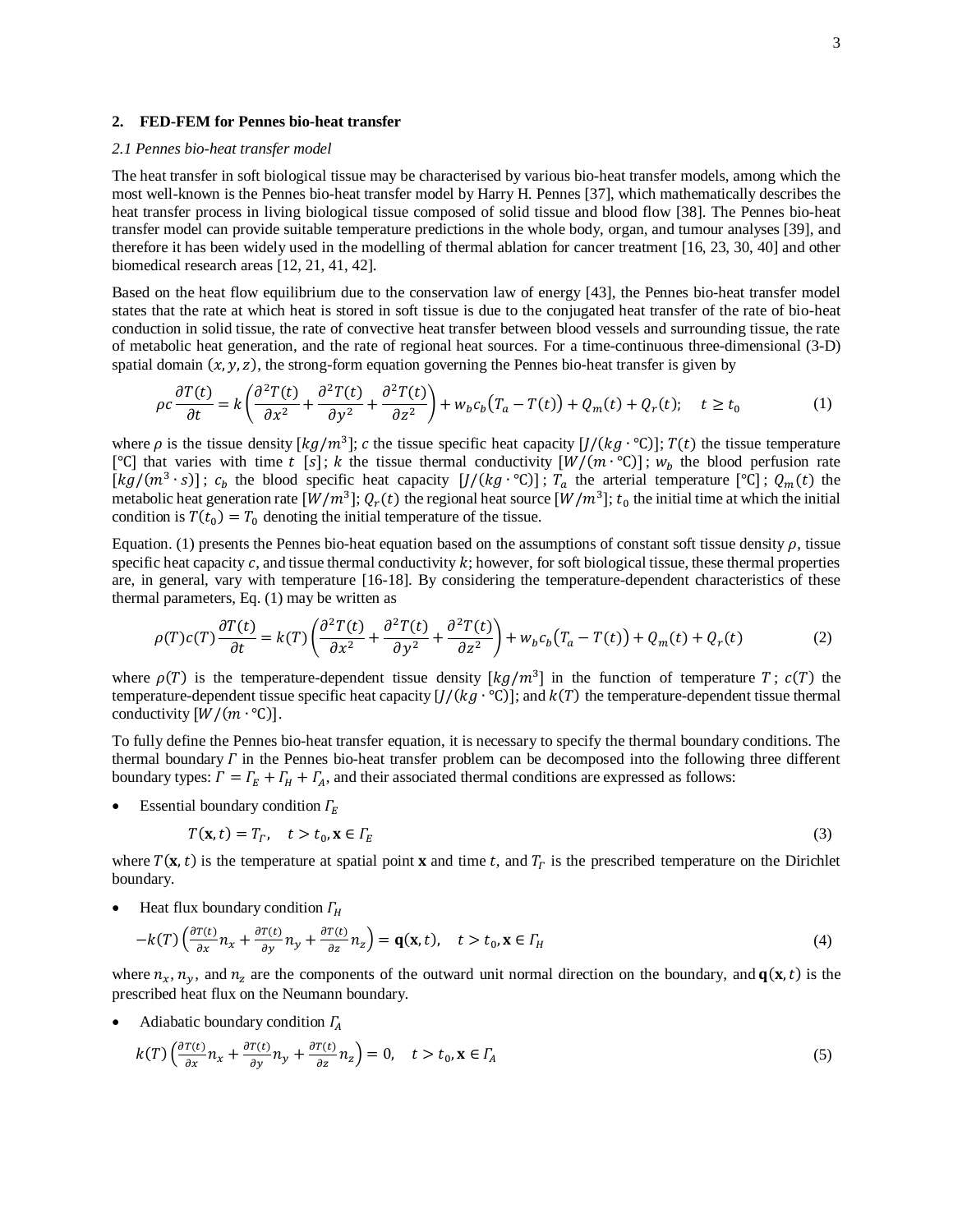### *2.2 Fast explicit dynamics finite element algorithm (FED-FEM)*

As mentioned previously, fast and efficient solution methods to bio-heat transfer problems are of great importance in biomedical applications such as the ones for thermo-therapeutic treatment. To this end, the proposed methodology is based on the framework of fast explicit dynamics finite element algorithm (FED-FEM; see Ref. [36] for details) which can achieve fast computation of transient heat transfer and is well suited for real-time thermal applications. The main contributions of FED-FEM for achieving fast run-time computation are:

- explicit dynamics in the temporal domain,
- element-level thermal load computation,
- computationally efficient finite elements,
- explicit formulation for unknown nodal temperature,
- pre-computation of simulation parameters.

The above contributions lead to the following computational benefits of FED-FEM:

- eliminating the need for inversion of thermal stiffness matrix for time stepping,
- eliminating the need for assembling thermal stiffness matrix of the entire model,
- obtaining the thermal responses efficiently in the spatial domain,
- eliminating the need for iterations anywhere in the algorithm and permitting parallel implementation,
- facilitating computational efficiency of run-time computation.

The FED-FEM allows straightforward treatment of nonlinearities and can accommodate non/linear thermal properties and boundary conditions. Different from standard FEM, the computations are performed at the element level, and a time step is performed directly without the need for forming the global system of equations and applying numerical iterations for solution. The computation cost at each time step is low, and the independent equations for individual nodal unknown temperature can be computed independently, permitting parallel implementation of the proposed methodology for fast solutions of bio-heat transfer problems. These key features make the proposed methodology well suited for real-time computations.

### *2.3 FED-FEM formulation of Pennes bio-heat transfer model*

# *2.3.1 Explicit dynamics in the temporal domain*

To achieve fast solutions of the Pennes bio-heat transfer equation in the temporal domain, it requires an efficient timestepping scheme for temporal integrations at each time step during the simulation. The explicit integration [44, 45] is computationally efficient compared to the computationally more intensive implicit integration [9, 46]. It uses the forward finite difference scheme where field variables in the future state are obtained explicitly based on the current state of known values only, without the need for inversion of the system stiffness matrix at each time step [45]; hence, it is easy to implement and computationally efficient. The explicit integration is also well suited for parallel computing since mass lumping (diagonal mass) can be employed through which the global system of equations can be split into independent equations for individual nodes, allowing each nodal equation to be assigned to a computation in the parallel processor to perform calculations independently.

Using the first-order explicit forward time integration scheme, the temporal derivative of the continuous field temperature is written as

$$
\frac{\partial T(t)}{\partial t} = \frac{T(t + \Delta t) - T(t)}{\Delta t}
$$
\n(6)

where  $\Delta t$  is the time step.

By substituting Eq. (6) into the spatially discretised matrix form of the Pennes bio-heat transfer equation, yielding

$$
\mathbf{C}(T)\left(\frac{\mathbf{T}(t+\Delta t)-\mathbf{T}(t)}{\Delta t}\right) = \mathbf{K}(T)\mathbf{T}(t) - \mathbf{K}_b\mathbf{T}(t) + \mathbf{Q}_b + \mathbf{Q}_m(t) + \mathbf{Q}_r(t)
$$
\n(7)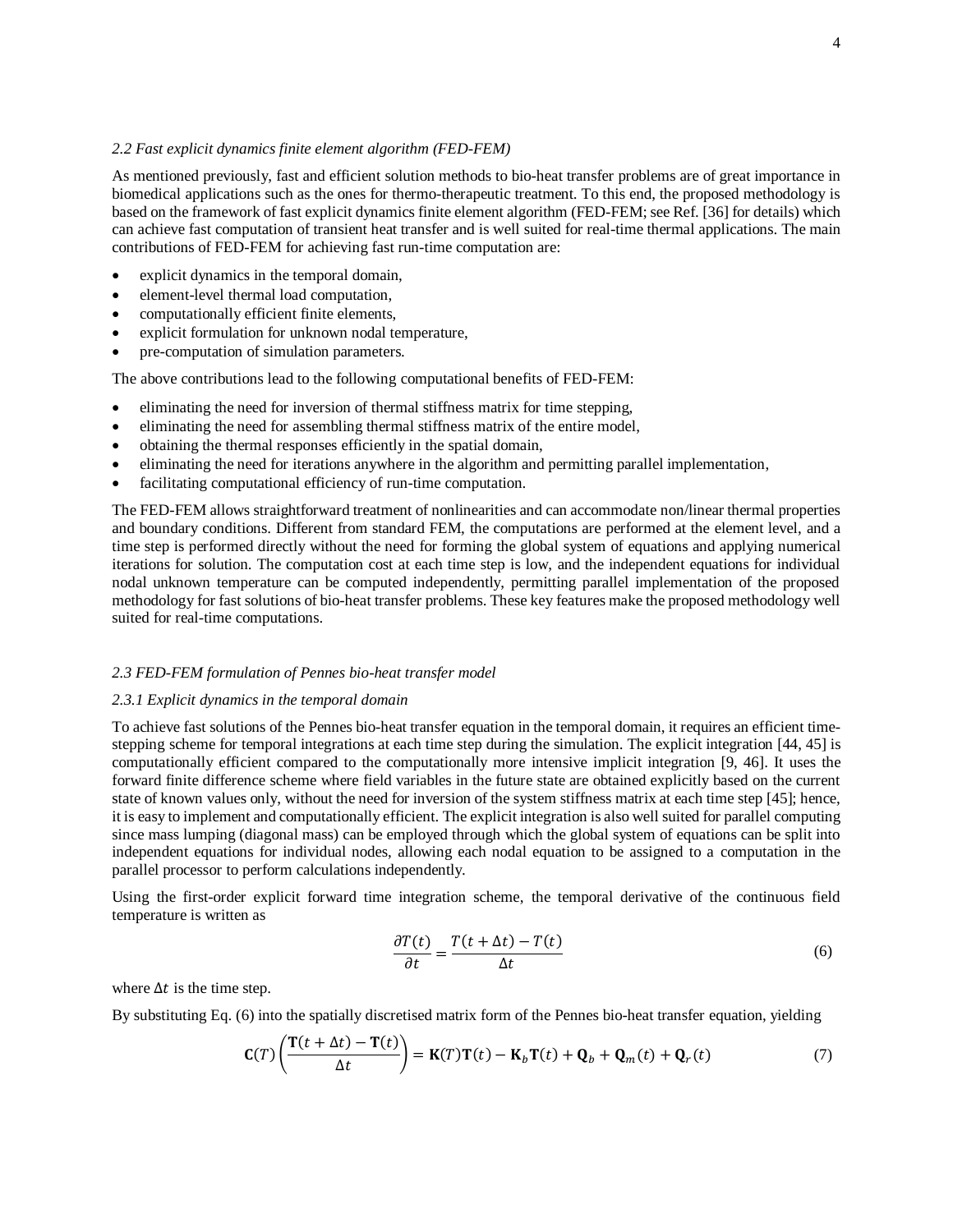Equation. (7) may be further arranged into

$$
\mathbf{T}(t + \Delta t) = \frac{\Delta t}{\mathbf{C}(T)} \big( \mathbf{K}(T)\mathbf{T}(t) - \mathbf{K}_b \mathbf{T}(t) + \mathbf{Q}_b + \mathbf{Q}_m(t) + \mathbf{Q}_r(t) \big) + \mathbf{T}(t)
$$
\n(8)

Since the explicit scheme is conditionally stable, precautions need to be taken for the time increment steps to meet the Courant-Friedrichs-Lewy (CFL) condition [47] for numerical stability. The numerical stability is assured only for time step size  $\Delta t < \Delta t_{cr}$  where the critical time increment  $\Delta t_{cr}$  is determined by [44]

$$
\Delta t_{cr} = \frac{2}{|\lambda_{max}|} \tag{9}
$$

where  $\lambda_{max}$  is the largest eigenvalue of the global thermal stiffness over global thermal mass values [44, 45, 48]; however, it is worth noting that the computation of eigenvalues of heat transfer problems is computationally very expensive, especially when the thermal matrices are large. Some methods for prediction of the largest eigenvalues and critical time steps were reported [44], and the numerical stability in dynamic heat transfer was also analysed [49].

#### *2.3.2 Element-level thermal load computation*

Equation. (8) may be further written in terms of element-level thermal conduction loads, yielding

$$
\mathbf{T}(t + \Delta t) = \frac{\Delta t}{\mathbf{C}(T)} \left( \sum_{e} \mathbf{F}_e(T, t) - \mathbf{K}_b \mathbf{T}(t) + \mathbf{Q}_b + \mathbf{Q}_m(t) + \mathbf{Q}_r(t) \right) + \mathbf{T}(t)
$$
(10)

where

$$
\sum_{e} \mathbf{F}_e(T, t) = \mathbf{K}(T)\mathbf{T}(t) = \mathbf{F}(T, t)
$$
\n(11)

where  $\mathbf{F}_e(T,t)$  are the components due to bio-heat conduction in element  $e$  of the global nodal thermal loads  $\mathbf{F}(T,t)$ . For a given element  $e$ ,  $\mathbf{F}_e(T, t)$  may be computed by

$$
\mathbf{F}_e(T, t) = \int_{V_e} k(T) \mathbf{B}(\mathbf{x})^T \mathbf{B}(\mathbf{x}) dV \mathbf{T}(t)
$$
\n(12)

where  $V_e$  is the eth element volume, and  $\mathbf{B}(\mathbf{x})$  the temperature gradient matrix.

Due to the temperature-dependent property of the element thermal conductivity  $k(T)$ , its value is determined by calculating the temperature-dependent thermal conductivity at element nodes using nodal temperatures and averaging over nodal values, yielding

$$
k(T) = \frac{1}{N} \sum_{n=1}^{N} k_n(T)
$$
\n(13)

where  $k_n(T)$  is the thermal conductivity at the *n*th node in the element.

Equations. (10-12) imply that computations are performed at the element level, eliminating the need for assembling the global thermal stiffness matrix  $K(T)$  and multiplying the temperature  $T(t)$  for the entire model. Therefore, the computational cost at each time step is significantly lower in the proposed methodology compared to standard FEM since there is no need for forming the global system of equations and applying iterations for the solution.

#### *2.3.3 Computationally efficient finite elements*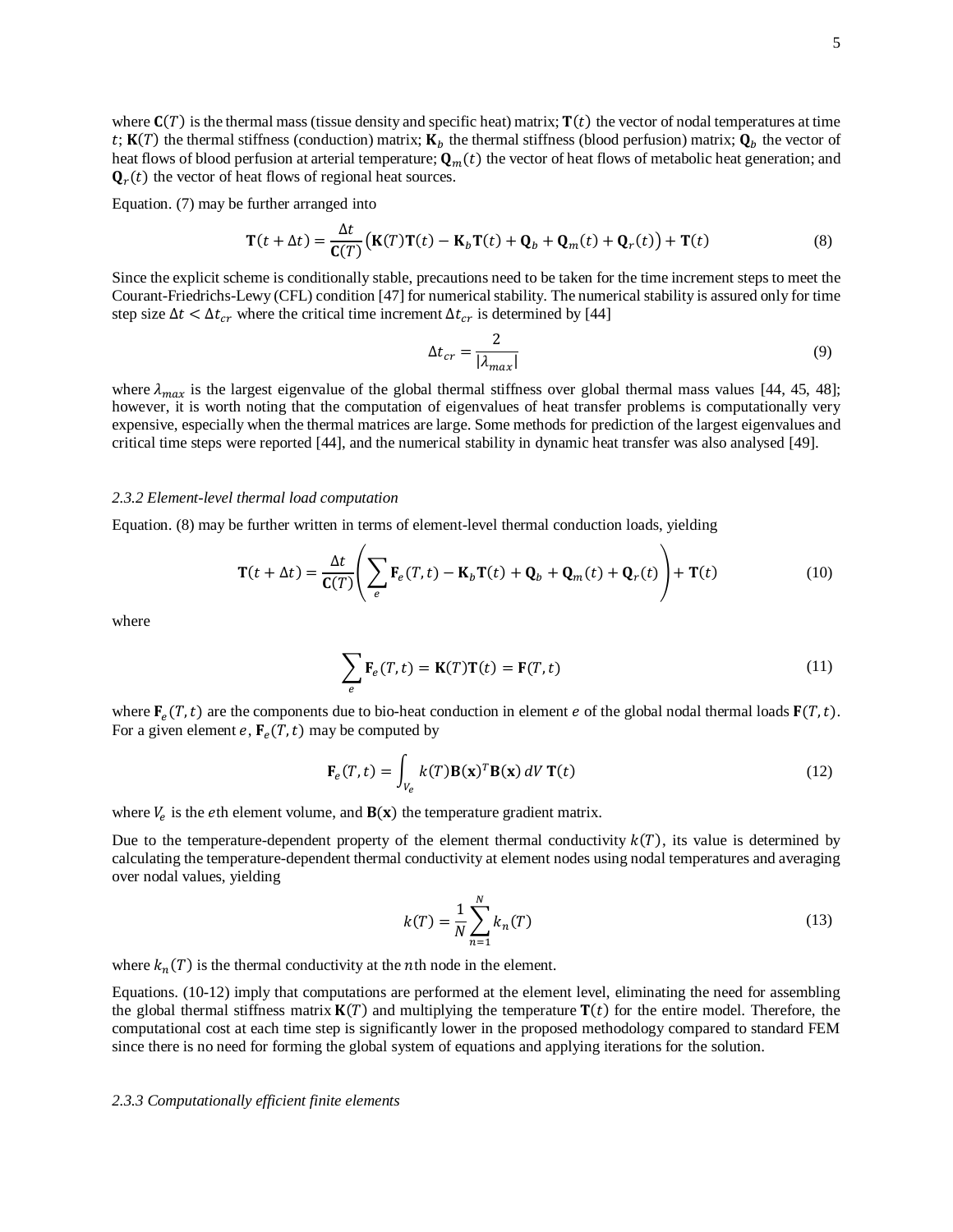The computation of the integral in Eq. (12) must be conducted at every integration point for element nodal thermal loads. To achieve fast and efficient computation, the computationally efficient 3-D low-order finite elements such as the eight-node reduced integration hexahedral element and the four-node linear tetrahedral element are used for 3-D Pennes bio-heat transfer problems.

For the eight-node reduced integration hexahedral element, it leads to the formulation for element nodal thermal loads, yielding

$$
\mathbf{F}_e(T, t) = k(T) 8 \det(\mathbf{J}) \mathbf{B}(\mathbf{x})^T \mathbf{B}(\mathbf{x}) \mathbf{T}(t)
$$
\n(14)

where 8 is the constant integer for volume integral of the eight-node reduced integration hexahedral element (see Ref. [48] for details), and **J** the pre-computed element Jacobian matrix defining the mapping between derivatives in global and element natural coordinates.

For the four-node linear tetrahedral element, it leads to the formulation for element nodal thermal loads, yielding

$$
\mathbf{F}_e(T, t) = k(T) V_{tet} \mathbf{B}(\mathbf{x})^T \mathbf{B}(\mathbf{x}) \mathbf{T}(t)
$$
\n(15)

where  $V_{tet}$  is the volume of the tetrahedral element.

By defining the matrix  $A(x)$ 

$$
\mathbf{A}(\mathbf{x}) = \begin{cases} 8 \text{det}(\mathbf{J}) \mathbf{B}(\mathbf{x})^T \mathbf{B}(\mathbf{x}) \text{ reduced integration hexahedrons} \\ V_{tet} \mathbf{B}(\mathbf{x})^T \mathbf{B}(\mathbf{x}) \text{ linear tetrahedrons} \end{cases}
$$
(16)

the element nodal thermal loads can be computed as

$$
\mathbf{F}_e(T, t) = k(T)\mathbf{A}(\mathbf{x})\mathbf{T}(t) \tag{17}
$$

Since the temperature gradient matrix  $\mathbf{B}(\mathbf{x})$ , the element Jacobian matrix J, and the volume of a tetrahedral element  $V_{tet}$  may be pre-computed, the matrix  $A(x)$  may also be pre-computed before the commencement of run-time simulation; hence, at each time step the nodal thermal loads are updated by considering only the temperaturedependent thermal conductivity  $k(T)$  and variations of nodal temperatures  $T(t)$ .

#### *2.3.4 Explicit formulation for unknown nodal temperature*

By employing the lumped (diagonal) mass approximation in which the mass is distributed equally among the element nodes while ensuring the conservation of mass, it leads to a diagonal thermal mass matrix and thermal stiffness (blood perfusion) matrix, rendering Eq. (10) an explicit formulation for the unknown field temperatures  $T(t + \Delta t)$  at the next time point. Assuming that the nodal thermal loads  $F(T, t)$  have been computed using Eq. (11), the explicit forward time integration renders an equation for obtaining nodal temperatures at the next time point, yielding

$$
\mathbf{T}(t + \Delta t) = \frac{\Delta t}{\mathbf{C}(T)} \big( \mathbf{F}(T, t) - \mathbf{K}_b \mathbf{T}(t) + \mathbf{Q}_b + \mathbf{Q}_m(t) + \mathbf{Q}_r(t) \big) + \mathbf{T}(t)
$$
(18)

where  $C(T)$  and  $K_b$  are the lumped thermal mass and stiffness (blood perfusion) matrices.

For each time step, the field temperature at node  $i$  can be obtained by

$$
T^{(i)}(t + \Delta t) = \left(\frac{\Delta t}{C^{(i)}(T)}\right) \left(F^{(i)}(T, t) - K_b^{(i)}T^{(i)}(t) + Q_b^{(i)} + Q_m^{(i)}(t) + Q_r^{(i)}(t)\right) + T^{(i)}(t)
$$
(19)

where  $C^{(i)}(T)$  and  $K_b^{(i)}$  are the diagonal entries in the *i*th row of the diagonal thermal mass matrix  $C(T)$  and diagonal thermal stiffness (blood perfusion) matrix  $K_b$ , respectively.

The temperature-dependent thermal properties are accounted for in the calculations of thermal mass matrix  $C(T)$  and the nodal thermal loads  $F(T, t)$ , and nonlinear thermal boundary conditions are accounted for in the calculations of the nodal heat flows  $Q$ . It is worth noting that there is no need for iterations anywhere in the algorithm; hence, Eq. (19) provides an efficient means for advancing temperatures in time. Furthermore, it also states an explicit formulation of the unknown field temperatures  $T(t + \Delta t)$ ; therefore, the global system of equations can be split into independent equations for individual nodes, permitting parallel implementation of the proposed algorithm to perform calculations independently.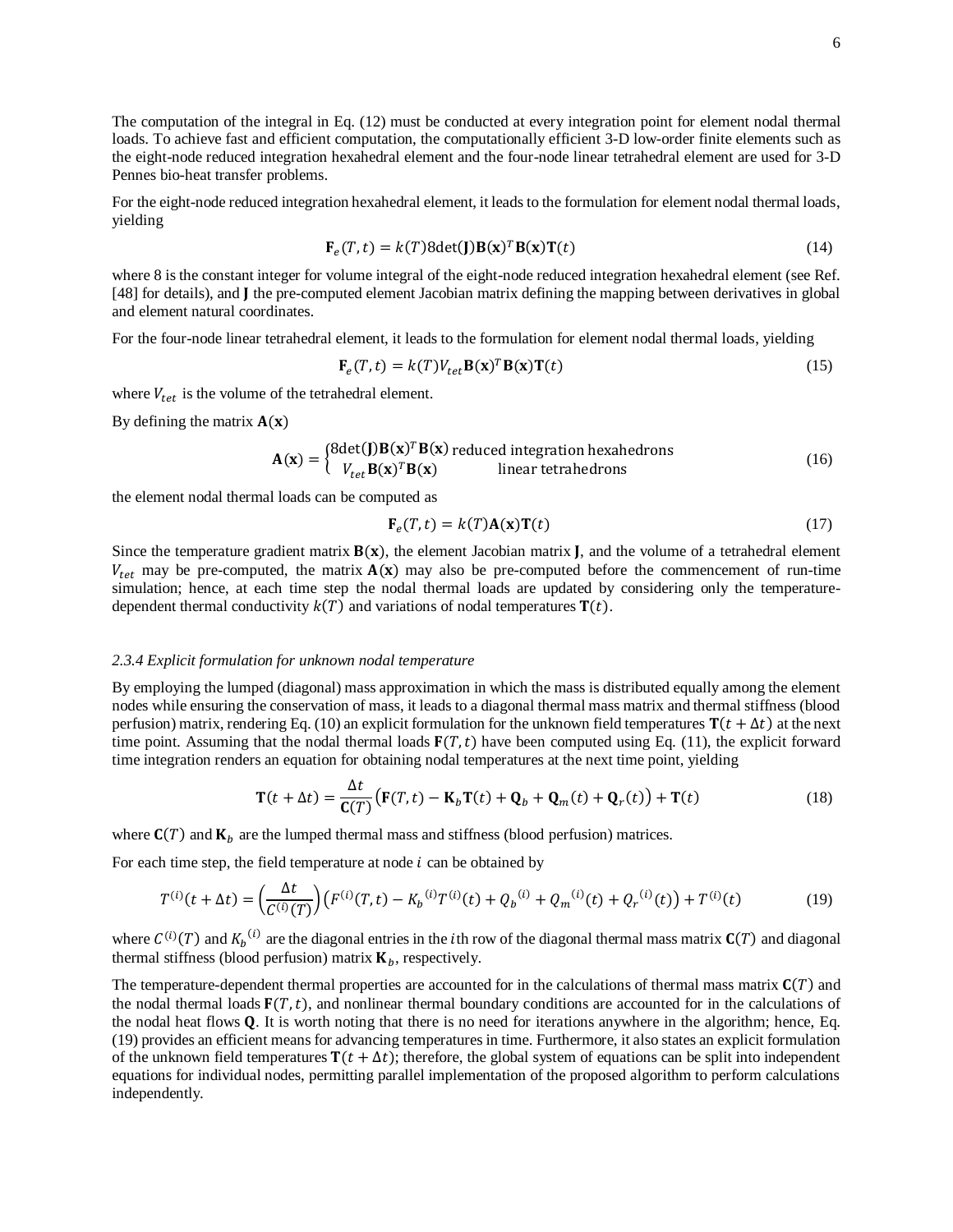## *2.3.5 Pre-computation of simulation parameters*

Since most studies on the Pennes bio-heat transfer equation employed temperature-independent blood perfusion rate  $w_b$ , blood specific heat capacity  $c_b$ , and arterial temperature  $T_a$  [20, 21, 30, 40, 41, 50, 51], and it is considered in this work that only the tissue density  $\rho(T)$ , specific heat capacity  $c(T)$ , and thermal conductivity  $k(T)$  are temperaturedependent variables; therefore, similar to the matrix  $A(x)$  which can be pre-computed, the diagonal thermal stiffness (blood perfusion) matrix  $\mathbf{K}_b$  and the vector of heat flows of blood perfusion at arterial temperature  $\mathbf{Q}_b$  may also be pre-computed to facilitate the computational performance at run-time computation.

### *2.4 Parallel implementation*

It can be seen that Eq. (19) presents an explicit formulation to advance nodal temperatures in the temporal domain where nodal temperatures at the next time point are solely computed from the variables at the current time point of known values. Furthermore, the system equation of the soft tissue model is represented by individual nodal equations, leading to a system of uncoupled equations where no assembly of the global system of equations is required. This is particularly suitable for distributed parallel computing where each nodal equation can be assigned to a computation in the parallel processor to perform calculations independently. In addition, the nodal thermal load contributions are computed from the finite elements, and hence each element-level computation can be also assigned to a computation in the parallel processor to perform calculations independently. Also, the parallel implementation of FED-FEM has not yet demonstrated in [36]; therefore, the parallel implementation is demonstrated in the present work for the Pennes bio-heat transfer problem. The algorithm of the proposed methodology is presented in Algorithm. 1.

Algorithm 1 Simulation algorithm

Pre-computation

- 1 : load soft tissue mesh and boundary conditions
- 2 : **for all** elements **do**
- 3 : compute temperature gradient matrix  $B(x)$ , determinant of element Jacobian det(J), and tetrahedral element volume  $V_{tet}$
- 4 : compute constant matrix  $A(x)$  using Eq. (16)
- 5 : compute diagonal (constant) thermal stiffness (blood perfusion) matrix  $\mathbf{K}_b$  and the vector of heat flows of blood perfusion at arterial temperature  $\mathbf{Q}_b$

### 6 : **end for**

Initialisation

7 : Initialise nodal temperature  $T_0$  at  $t = t_0$ , and apply thermal boundary condition  $\Gamma_{H,\Delta t}$  for the first time step  $\Delta t$ 

Time-stepping

- 8 : **parallel for all** elements **do**
- 9 : compute element thermal loads  $\mathbf{F}_e(T, t)$  using Eq. (17)
- 10 : add to global nodal thermal loads  $\mathbf{F}(T, t) \leftarrow \mathbf{F}_e(T, t)$  using Eq. (11)
- 11 : **end for**
- 12 : **parallel for all** nodes **do**
- 13 : compute  $T(t + \Delta t)$  using Eq. (19)
- 14 : **end for**
- 15 : update  $\Gamma_{H,t+\Delta t}$  for next time step  $t + \Delta t$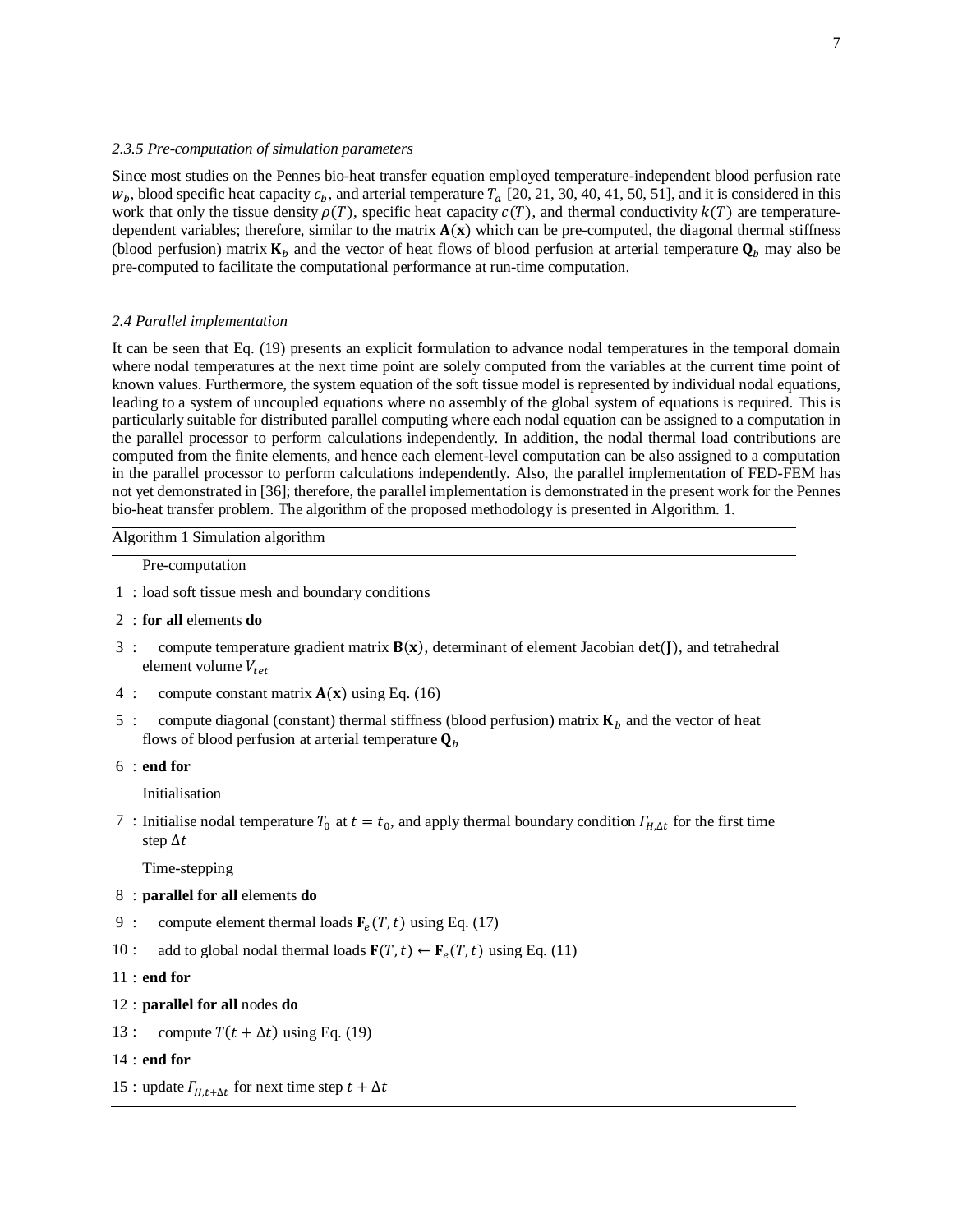### **3. Results**

#### *3.1 Algorithm verification*

The proposed methodology is compared against the commercial finite element analysis package, ABAQUS/CAE 2018 (License 6.20) to verify the numerical accuracy before evaluating the computational performance. It should be mentioned that the numerical convergence of FED-FEM has been verified via the standard patch tests [36]. Numerical accuracy of the individual terms of the Pennes bio-heat transfer equation such as the tissue bio-heat conduction, blood perfusion, and metabolic heat generation are evaluated individually before evaluating the combined effect as a whole, and assessments of numerical errors are presented. Furthermore, the numerical accuracy of the proposed method for temperature-dependent nonlinear thermal properties is also investigated against the ABAQUS solution.

#### *3.1.1 Model setup*

As illustrated in Fig. 1, the object under investigation is a virtual model of the human liver, and it is discretised into a tetrahedral mesh of four-node linear heat transfer tetrahedrons, leading to 13170 nodes and 64870 elements. Soft tissue thermal material properties are the constant isotropic and homogeneous thermal conductivity  $k = 0.518 W/(m \cdot °C)$ , tissue density  $\rho = 1060 \ kg/m^3$ , and specific heat  $c = 3700 \ J/(kg \cdot ^{\circ}C)$  [52]. The initial tissue temperature is  $T_0 =$ 37 °C. The nodes at the bottom of the liver are prescribed with a constant temperature  $T_r = 37$  °C throughout the simulation.



Fig. 1. Geometry, initial, and boundary conditions of the tested liver model: the virtual human liver model is discretised into a linear tetrahedral mesh consisting of 13170 nodes and 64870 elements; the initial tissue temperature is  $T_0 = 37$  °C at all nodes; the nodes (shown in red) at the bottom side of the liver are prescribed with a constant temperature  $T_{\text{r}} = 37$  °C throughout the simulation.

#### *3.1.2 Verification of bio-heat conduction*

As illustrated in Fig. 2, the bio-heat conduction in the Pennes bio-heat transfer equation is simulated by the proposed methodology, and its numerical accuracy is compared against ABAQUS solutions by applying a constant concentrated heat flux  $q = 2 W$  to the red nodes (see Fig. 2(a)). The adiabatic boundary condition is applied to the remaining nodes. For numerical comparison, the temperature-history at the five red nodes (see Fig. 2(b)) are monitored throughout the simulation. The simulation is conducted for 2000 time steps for a duration of  $t = 10$  s bio-heat conduction with a time step size  $\Delta t = 0.005$  s, and it can achieve stable simulation. It can be seen from Fig. 2(e-f) that there is a good agreement with those from the proposed methodology  $(P,N#)$  compared to the ABAQUS solution  $(A,N#)$  with the same set of mesh and simulation parameters.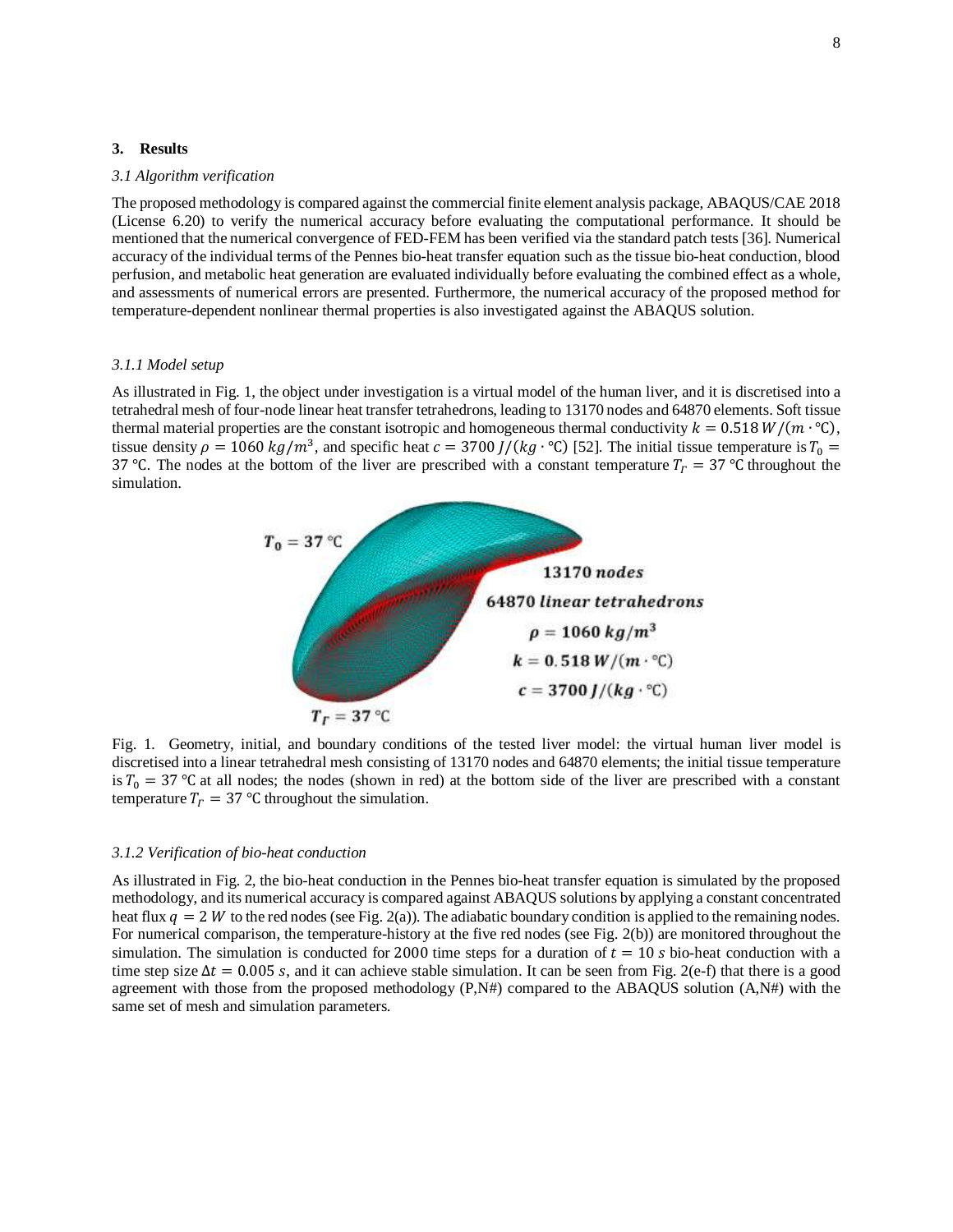

Fig. 2. Loading condition and simulation results: (a) the red nodes are applied with a constant concentrated heat flux  $q = 2 W$ ; (b) temperature-history at the five red nodes are monitored for numerical comparison; (c) temperature distribution at the completion  $t = 10 s$ ; (d) same temperature distribution with tetrahedral mesh displayed; (e) comparison of temperature-history between the results of the proposed methodology (P,N#) and ABAQUS (A,N#) for the five red nodes (#1-5); and (f) a close-up look of the temperature-history.

At the completion of simulation  $t = 10$  s, the statistical results of the comparison at all nodes are presented in Table. 1. It can be seen that there is only a marginal difference between the results of the proposed methodology and ABAQUS solutions. The numerical error used in the present work is calculated using the following equation: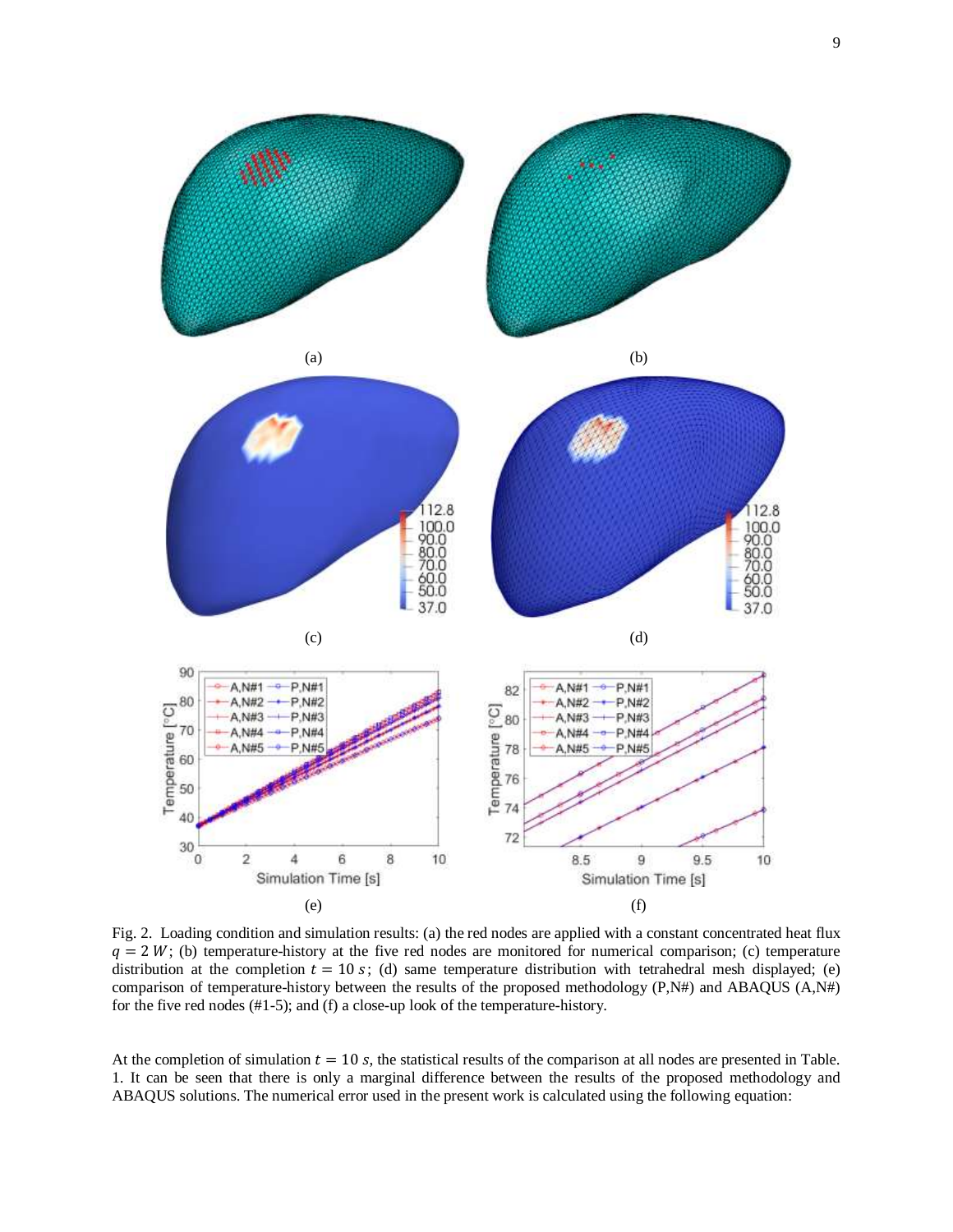$$
Error = \sqrt{\frac{\sum_{n=1}^{N} (T_n^{ABAQUS} - T_n^{Proposed})^2}{\sum_{n=1}^{N} (T_n^{Abaqus})^2}}
$$
(20)

# Table. 1

Statistical results for all nodes at the completion  $t = 10$  s: A (ABAQUS), P (Proposed), D (Difference), and E (Error).

|   | Min           | Max              | Median         | <b>RMS</b>     | O1            | O3            |  |  |
|---|---------------|------------------|----------------|----------------|---------------|---------------|--|--|
|   | $(^{\circ}C)$ | $(^{\circ}C)$    | $(C^{\circ}C)$ | $(C^{\circ}C)$ | $(^{\circ}C)$ | $(^{\circ}C)$ |  |  |
| A |               | 36.7093 112.6180 | 37             | 37.2120        | 37            | 37            |  |  |
| P |               | 36.7119 112.7800 | 37             | 37.2123        | 37            | 37            |  |  |
|   | $-0.1620$     | 0.0314           | $\Omega$       | 0.0037         | $\theta$      |               |  |  |
| E | 1.0072e-04    |                  |                |                |               |               |  |  |
|   |               |                  |                |                |               |               |  |  |

## *3.1.3 Verification of blood perfusion*

The verification of simulating blood perfusion in the Pennes bio-heat transfer equation is conducted by applying a constant concentrated film condition  $h = 0.0293 W/(m^2 \cdot {}^{\circ}C)$  to all nodes in the liver model with an associated nodal area of 1  $m^2$ . The employed h value is determined based on the blood perfusion rate  $w_b = 26.6 \frac{kg}{m^3 \cdot s}$ , blood specific heat  $c_b = 3617 \text{ J/(kg} \cdot {}^{\circ}\text{C})$  [52], and liver volume  $V = 0.00401 \text{ m}^3$  of the model. The arterial temperature is set to  $T_a = 39$  °C. The simulation is conducted for 3000 time steps for a duration of  $t = 30$  s blood perfusion with a time step size  $\Delta t = 0.01$  s, and it can achieve stable simulation. Fig. 3 illustrates the temperature-history at the monitored nodes and simulation results. It can be seen from Fig. 3(c-d) there is a good agreement with those from the proposed methodology (P,N#) compared to the ABAQUS solution (A,N#). At the completion  $t = 30$  s, the statistical results of the comparison at all nodes are presented in Table. 2.

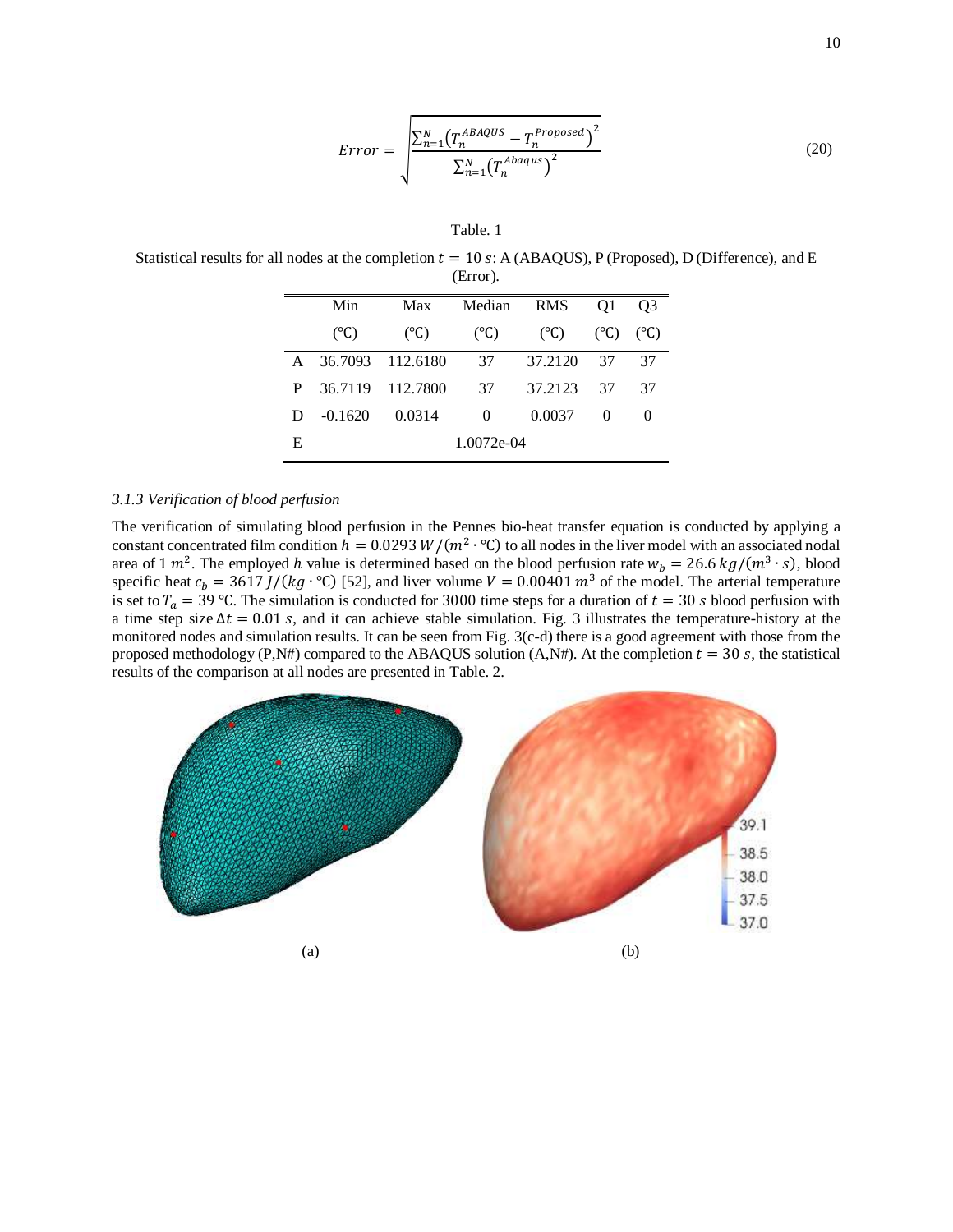

Fig. 3. Temperature-history at the monitored nodes and simulation results: (a) temperatures at the five red nodes are monitored for numerical comparison; (b) temperature distribution at completion  $t = 30 s$ ; (c) comparison of temperature-history between the results of the proposed method (P,N#) and ABAQUS (A,N#) for the five red nodes (#1-5); and (d) a close-up look of the temperature-history.

| Table. 2                                                                                                        |   |               |               |               |                         |               |                |  |  |
|-----------------------------------------------------------------------------------------------------------------|---|---------------|---------------|---------------|-------------------------|---------------|----------------|--|--|
| Statistical results for all nodes at the completion $t = 30$ s: A (ABAQUS), P (Proposed), D (Difference), and E |   |               |               | (Error).      |                         |               |                |  |  |
|                                                                                                                 |   | Min           | Max           | Median        | <b>RMS</b>              | $\Omega$ 1    | O <sub>3</sub> |  |  |
|                                                                                                                 |   | $(^{\circ}C)$ | $(^{\circ}C)$ | $(^{\circ}C)$ | $(^{\circ}C)$           | $(^{\circ}C)$ | $(^{\circ}C)$  |  |  |
|                                                                                                                 | A | 37            | 39.1077       |               | 38.1160 38.0118 37.3791 |               | 38.6156        |  |  |

P 37 39.1076 38.1214 38.0157 37.3796 38.6243 D -0.0102 0.0046 -0.0037 0.0050 -0.0069 -0.0005

E 1.3152e-04

# *3.1.4 Verification of metabolic heat generation*

The proposed methodology for simulating metabolic heat generation in the Pennes bio-heat transfer equation is verified by applying a constant concentrated heat flux  $q = 0.0103$  W to all nodes in the liver model. The applied concentrated heat flux is assumed to be a common value at all nodes for the purpose of verification of numerical accuracy compared to ABAQUS solutions. The employed value for the concentrated heat flux is determined based on the metabolic heat generation rate  $Q_m = 33800 \ W/m^3$  [51] and liver volume  $V = 0.00401 \ m^3$  for the 13170 nodes. The simulation is conducted for 2000 time steps for a duration of  $t = 20 s$  metabolic heat generation with a time step size  $\Delta t = 0.01$  s, and it can achieve stable simulation. Fig. 4 illustrates the temperature-history at the monitored nodes and simulation results. It can be seen from Fig. 4(c-d) there is a good agreement with those from the proposed methodology (P,N#) compared to the ABAQUS solution (A,N#). At the completion  $t = 20 s$ , the statistical results of the comparison at all nodes are presented in Table. 3.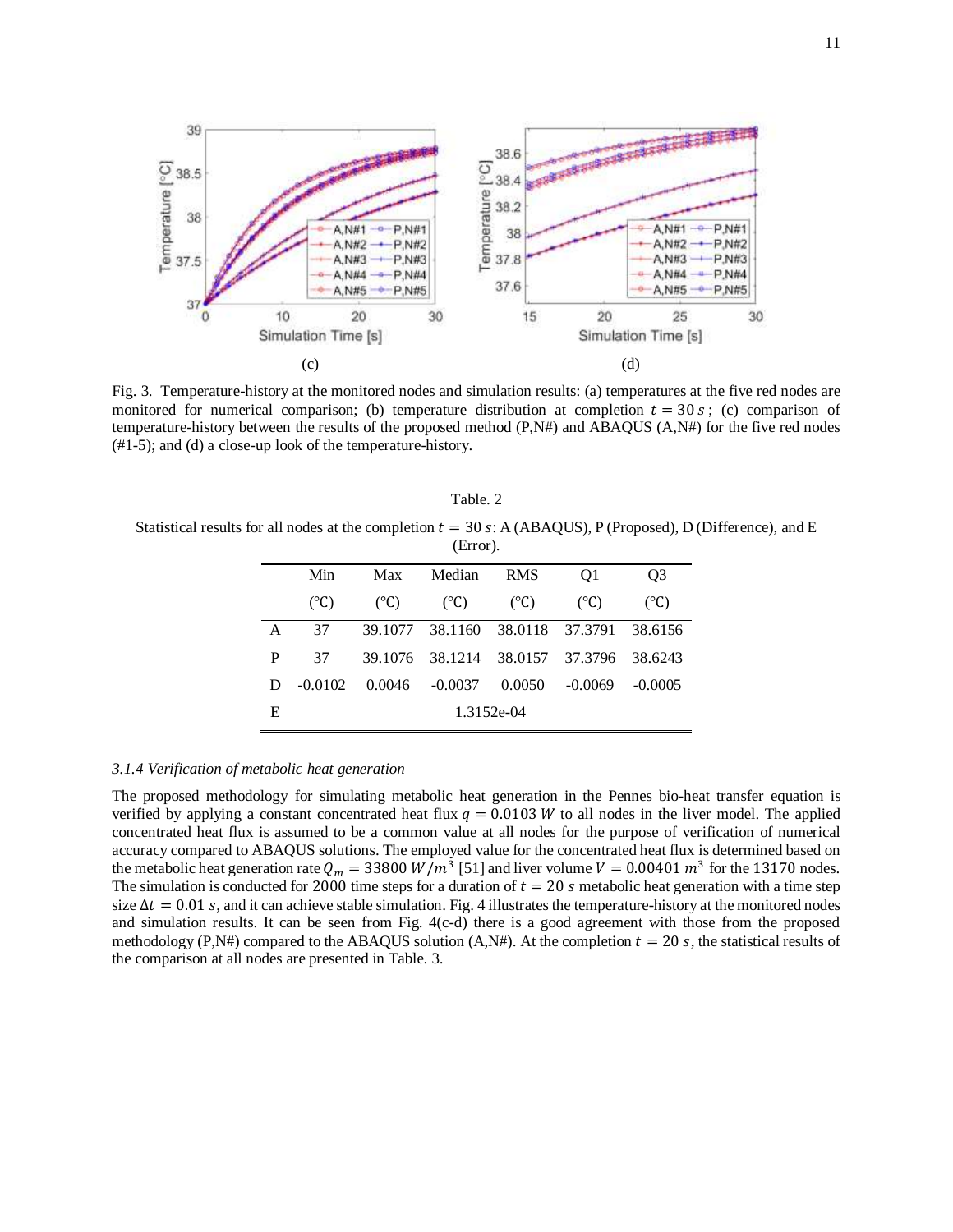

Fig. 4. Temperature-history at the monitored nodes and simulation results: (a) temperatures at the five red nodes are monitored for numerical comparison; (b) temperature distribution at completion  $t = 20 s$ ; (c) comparison of temperature-history between the results of the proposed method (P,N#) and ABAQUS (A,N#) for the five red nodes (#1-5); and (d) a close-up look of the temperature-history.

| Table |  |
|-------|--|
|-------|--|

Statistical results for all nodes at the completion  $t = 20 s$ : A (ABAQUS), P (Proposed), D (Difference), and E (Error).

|   | Min           | Max            | Median        | <b>RMS</b>                              | O1            | O3       |  |  |
|---|---------------|----------------|---------------|-----------------------------------------|---------------|----------|--|--|
|   | $(^{\circ}C)$ | $(C^{\circ}C)$ | $(^{\circ}C)$ | $(^{\circ}C)$                           | $(^{\circ}C)$ | (°C)     |  |  |
| A | 37            |                |               | 43.1066 37.1975 37.3442 37.0490 37.4327 |               |          |  |  |
| P | 37            |                |               | 43.1352 37.1980 37.3449 37.0485 37.4334 |               |          |  |  |
| D | $-0.0332$     | 0.0034         | $-0.0001$     | 0.0021                                  | $-0.0009$     | $\theta$ |  |  |
| E | 5.6936e-05    |                |               |                                         |               |          |  |  |

# *3.1.5 Verification of combined effect (Pennes bio-heat transfer)*

The combined effect of bio-heat conduction, blood perfusion, and metabolic heat generation is verified in this section using the proposed methodology. The verifications of the bio-heat conduction, blood perfusion, and metabolic heat generation have been demonstrated previously in Sections 3.1.2-4, respectively.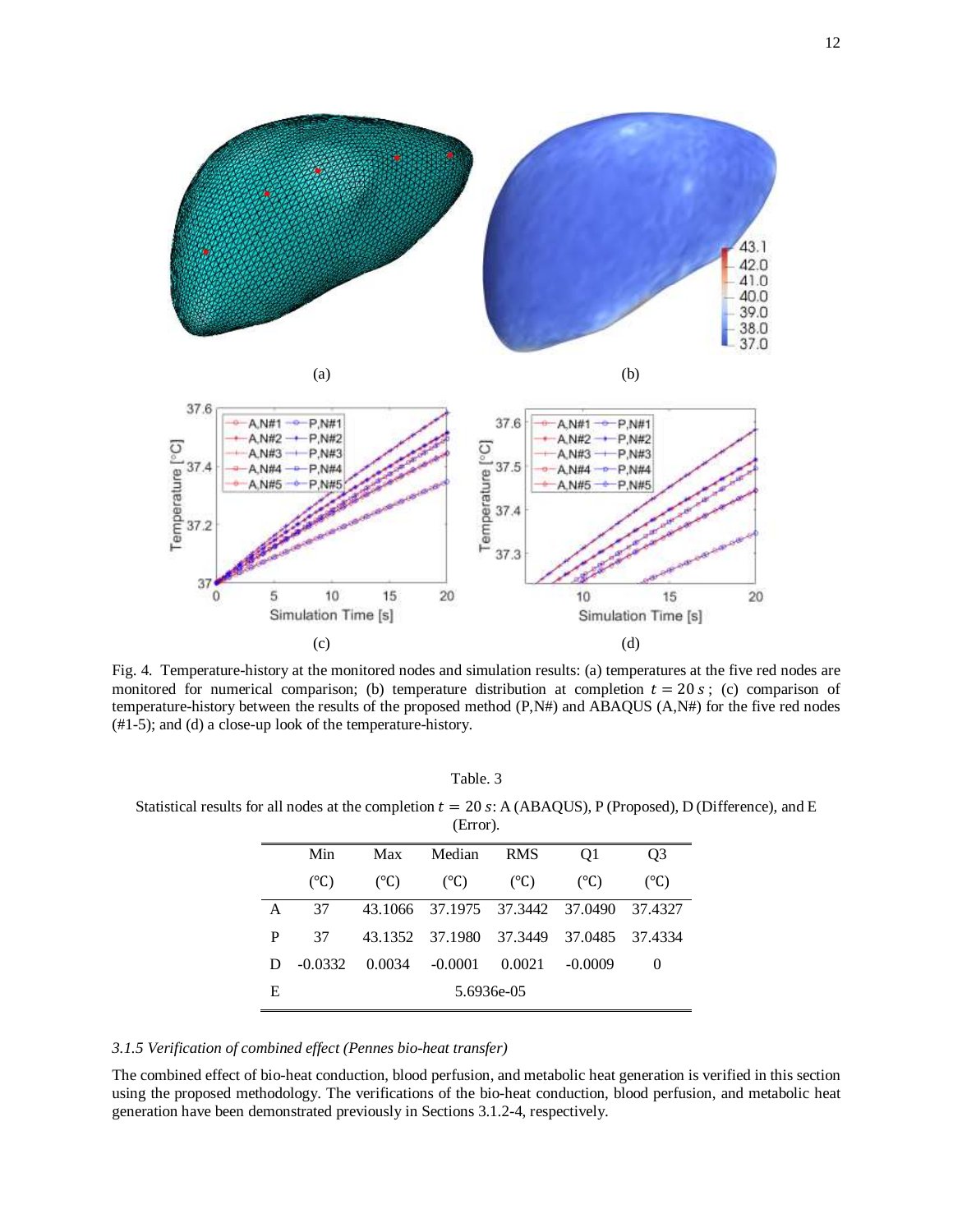The Pennes bio-heat transfer equation is verified by applying a two-stage simulation process: (i) a  $t = 3$  s thermal heating process where the liver is exposed to regional heat sources illustrated in Section 3.1.2, and (ii) a  $t = 17$  s relaxation process where the regional heat sources are removed. Soft tissue thermal material properties for bio-heat conduction, blood perfusion, and metabolic heat generation in Sections 3.1.2-4 are again employed. The arterial temperature is set to  $T_a = 37$  °C. The simulation is conducted for 2000 time steps for a duration of  $t = 3$  s thermal heating and  $t = 17$  s relaxation with a time step size  $\Delta t = 0.01$  s, and it can achieve stable simulation. Fig. 5 presents the temperature-history at the monitored nodes and simulation results. It can be seen from Fig. 5(c-d) there is a good agreement with those from the proposed methodology (P,N#) compared to the ABAQUS solution (A,N#). At the completion  $t = 20$  s, the statistical results of the comparison at all nodes are presented in Table. 4.



Fig. 5. Temperature-history at the monitored nodes and simulation results: (a) temperatures at the five red nodes are monitored for numerical comparison; (b) temperature distribution at completion  $t = 20 s$ ; (c) comparison of temperature-history between the results of the proposed methodology (P,N#) and ABAQUS (A,N#) for the five red nodes (#1-5); and (d) a close-up look of the temperature-history at nodes #1-3.

| Table, 4                                                                                                        |
|-----------------------------------------------------------------------------------------------------------------|
| Statistical results for all nodes at the completion $t = 20$ s: A (ABAQUS), P (Proposed), D (Difference), and E |
| (Error).                                                                                                        |

| Min.          | Max Median RMS |                                                         | O1 | O3             |
|---------------|----------------|---------------------------------------------------------|----|----------------|
| $(^{\circ}C)$ |                | $(^{\circ}C)$ $(^{\circ}C)$ $(^{\circ}C)$ $(^{\circ}C)$ |    | $(C^{\circ}C)$ |
|               |                | A 36.9519 41.0405 37.1491 37.1597 37.0454 37.2433       |    |                |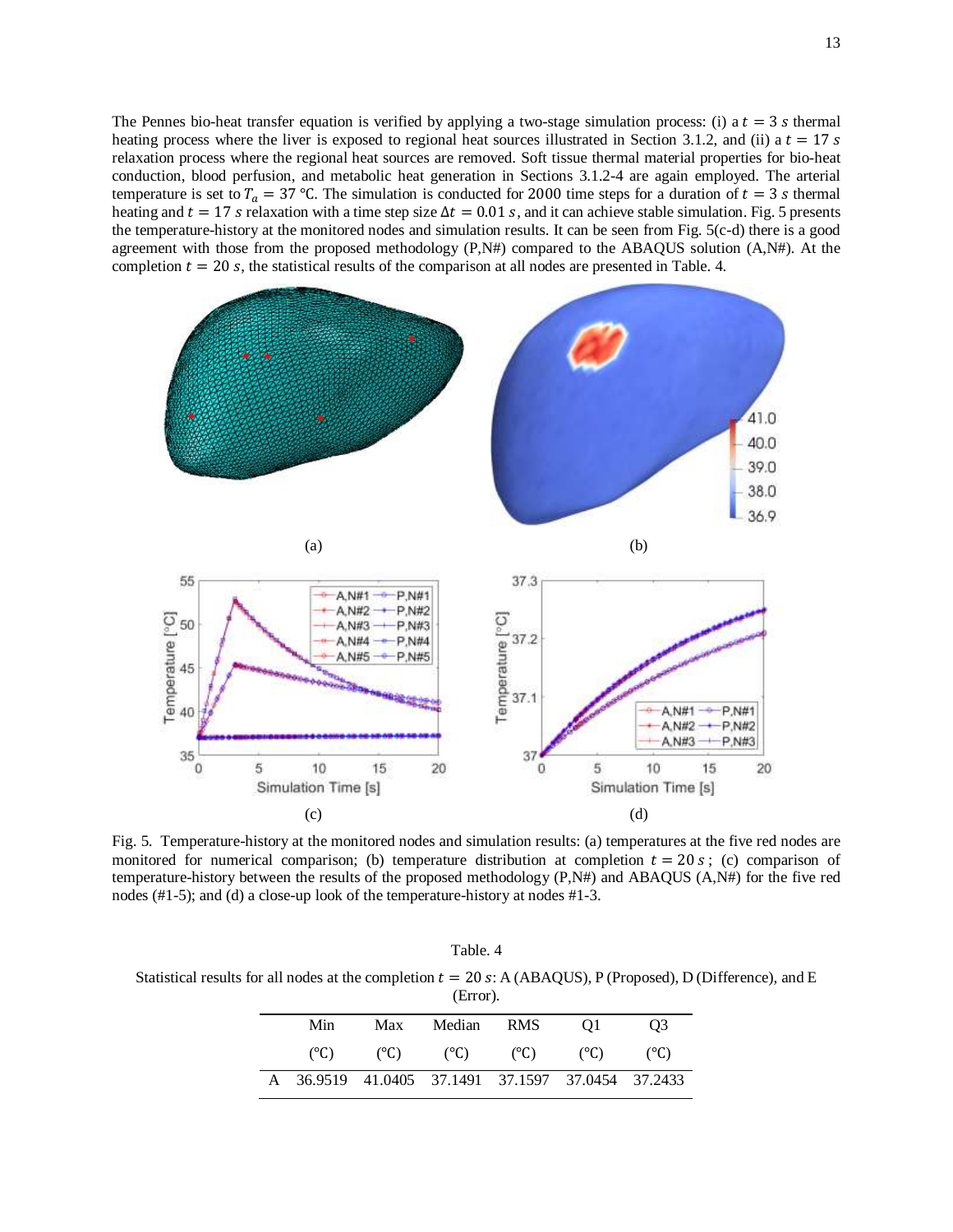| P.  |            |  |  | 36.9498 41.0269 37.1502 37.1606 37.0458 37.2456   |  |  |  |  |  |
|-----|------------|--|--|---------------------------------------------------|--|--|--|--|--|
|     |            |  |  | D $-0.0144$ $0.1542$ $-0.0009$ $0.0046$ $-0.0021$ |  |  |  |  |  |
| - E | 1.2355e-04 |  |  |                                                   |  |  |  |  |  |

# *3.1.6 Temperature-dependent tissue density, thermal conductivity, and specific heat capacity*

The proposed methodology is also verified against ABAQUS solutions by considering nonlinear thermal properties, such as the temperature-dependent tissue density, thermal conductivity, and specific heat capacity for bio-heat transfer problems [17]. Soft tissue thermal material properties are the temperature-dependent homogeneous tissue density  $\rho(T) = 1040 \text{ kg/m}^3 \text{ @ } 37 \text{ °C}$  and  $\rho(T) = 1000 \text{ kg/m}^3 \text{ @ } 65 \text{ °C}$ , isotropic thermal conductivity  $k(T) = 0.53 \text{ W/m}^3$  $(m \cdot {}^{\circ}C) \omega$  37 °C and  $k(T) = 0.57 W/(m \cdot {}^{\circ}C) \omega$  65 °C, specific heat capacity  $c(T) = 3600 J/(kg \cdot {}^{\circ}C) \omega$  37 °C and  $c(T) = 3800 \frac{J}{kg \cdot {}^{\circ}C}$  @ 65 °C [17]. A linear interpolation between points is employed to determine the temperature-dependent tissue density  $\rho(T)$ , thermal conductivity  $k(T)$ , and specific heat  $c(T)$ , i.e.,  $\Delta \rho(T)$  = −1.4286  $kg/m^3$  per 1 °C,  $\Delta k(T) = 0.0014286 W/(m \cdot {}^{\circ}C)$  per 1 °C, and  $\Delta c(T) = 7.14286 J/(kg \cdot {}^{\circ}C)$  per 1 °C. Using the same two-stage simulation procedure in Section 3.1.5, numerical analyses are conducted for the temperature-independent (TI) thermal properties at 37 ℃ and temperature-dependent (TD) thermal properties. Fig. 6 presents the temperature-history at the five monitored nodes for the TI and TD cases. There is a good agreement with those from the proposed methodology (P,N#) compared to the ABAQUS solution (A,N#). Fig. 7 further investigates the effect of the TD case on the variations of tissue temperature compared to the TI case, where temperature differences are measured by  $T_{TD} - T_{TI}$ . It can be seen that the proposed methodology can accurately capture the temperaturedependent effect of the TD case. Furthermore, the statistical results of the comparison at all nodes are presented in Table. 5 at the completion  $t = 20$  s.

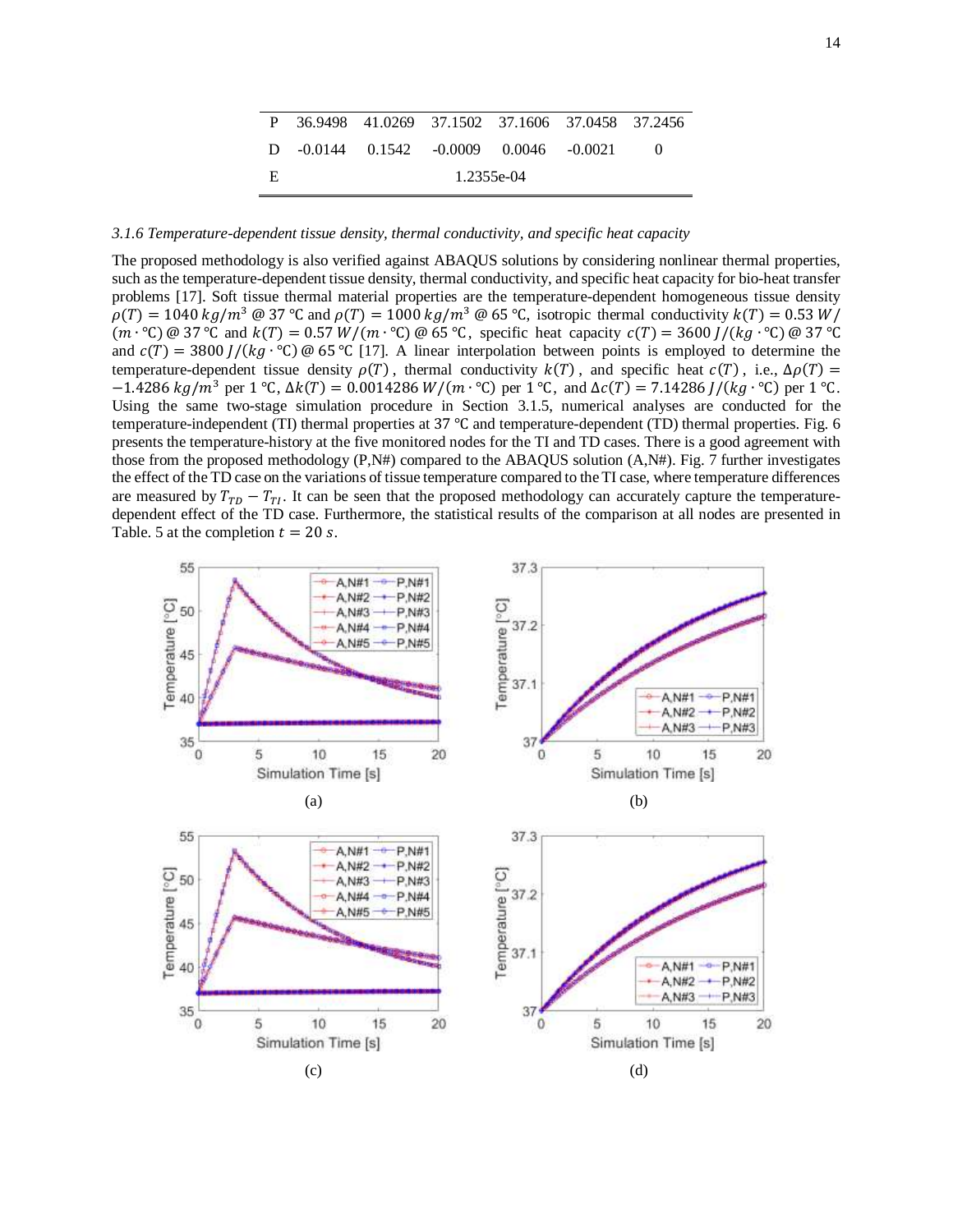Fig. 6. Comparison of temperature-history between the results of the proposed methodology (P,N#) and ABAQUS  $(A, N#)$  for the five red nodes  $(H1-5)$  for: (a) TI case; (b) a close-up look of the TI temperature-history at nodes  $H1-3$ ; (c) TD case; (b) a close-up look of the TD temperature-history at nodes #1-3.



Fig. 7. Comparison of temperature-difference history  $(T_{TD} - T_{TI})$  between the results of the proposed methodology (P,N#) and ABAQUS (A,N#) for the five red nodes (#1-5).

Table. 5

|   | Min           | Max           | Median        | <b>RMS</b>    | O1        | O3                    |
|---|---------------|---------------|---------------|---------------|-----------|-----------------------|
|   | $(^{\circ}C)$ | $(^{\circ}C)$ | $(^{\circ}C)$ | $(^{\circ}C)$ | (°C)      | $({}^{\circ}{\rm C})$ |
| A | 36.9480       | 41.0330       | 37.1550       | 37.1632       | 37.0476   | 37.2498               |
| P | 36.9470       | 41.0414       | 37.1553       | 37.1636       | 37.0465   | 37.2505               |
| Ð | $-0.0110$     | 0.0165        | $-0.0003$     | 7.5522e-04    | $-0.0007$ | $\theta$              |

E 2.0322e-05

## *3.2 Computational performance*

The computational benefits of the proposed methodology are examined. The proposed method is implemented in C++ and evaluated on an Intel(R) Core(TM) i7-6700 CPU @ 3.40 GHz and 32 GB RAM PC. Six mesh densities, (i, 1445 nodes, 6738 elements), (ii, 1840 nodes, 8724 elements), (iii, 2644 nodes, 12852 elements), (iv, 3339 nodes, 16371 elements), (v, 5304 nodes, 26550 elements), and (vi, 7872 nodes, 40021 elements), are used to evaluate the computation time of the proposed methodology, and results are compared against the ABAQUS solution times under same number of time steps and geometry, initial, loading and boundary conditions. To achieve parallel execution of the algorithm, the proposed method is implemented using OpenMP to utilise the multi-thread computing power of the chosen CPU. To be comparable, the ABAQUS solution procedure is parallelised using the in-software parallel execution settings (8 multiple processors; mode: threads). The simulation is performed at  $\Delta t = 0.005$  s for 2000 time steps for simulation of  $t = 10.0$  s Pennes bio-heat transfer process. By considering the TD thermal properties and parallel execution, Fig. 8 illustrates a comparison of computation times between the proposed methodology and ABAQUS utilising the six different mesh sizes. It is worth noting that the TD case (see Eq. (2)) will consume more computation time than the TI case (see Eq.  $(1)$ ) since the TD thermal properties need to be updated at each time step due to the variations of tissue temperature whereas the TI thermal properties can be treated as constants and hence do not require the update. It can be seen from Fig. 8 that the proposed methodology is able to perform a calculation at  $t = 3.022$  ms per time step at (7872 nodes, 40021 elements) and complete the simulation (2000 time steps) in 6044 ms for the TD case under the OpenMP parallel execution. However, the ABAQUS takes  $t = 325.50$  ms per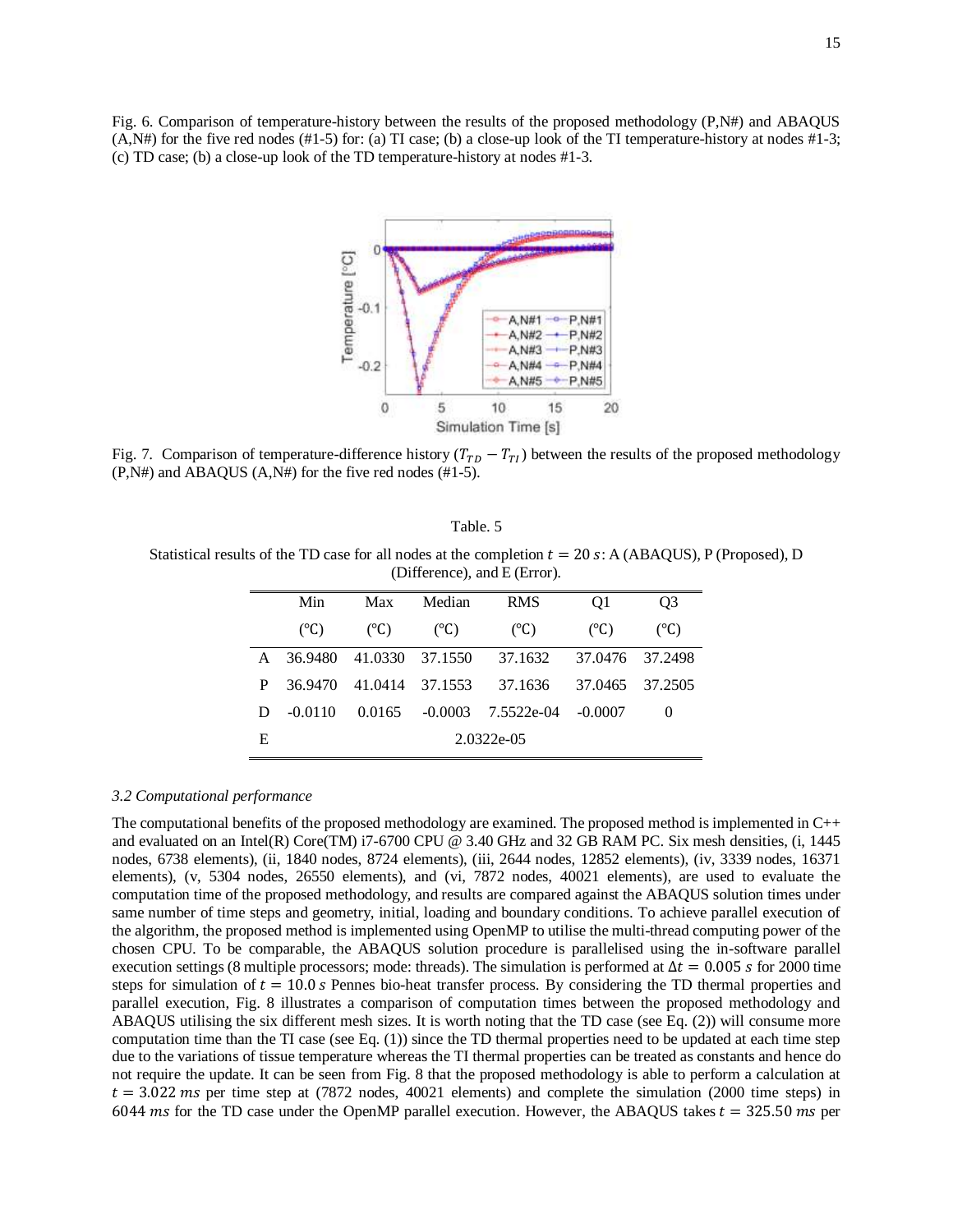time step and completes the simulation in  $6.51 \times 10^5$  ms, resulting in a computation time reduction of 107.71 times using the proposed methodology over the ABAQUS solution method for the TD case under parallelisation, far exceeding the computational performance of the commercial FEM codes. Furthermore, if no parallelisation is considered for the ABAQUS solution procedure, it takes  $t = 829.75$  ms per time step and completes the simulation in  $1.6595 \times 10^6$  ms, leading to a computation time reduction of 274.57 times using the proposed parallel methodology over the ABAQUS non-parallel solution method for the TD case. If only TI thermal properties are considered, it takes merely  $t = 1.074$  ms per time step at (7872 nodes, 40021 elements) and completes the simulation in 2148 ms under the OpenMP parallel execution, leading to a computation time reduction of 2.81 times compared to the paralleled TD case, 303.07 times compared to the paralleled ABAQUS solution, and 772.58 times compared to the non-paralleled ABAQUS solution. A summary of computational time reductions is provided in Table. 6. It is also noticed in Fig. 8 that the computation time of the proposed methodology is increased near linearly with the increase of the system's degrees of freedom. With the physical time step size  $\Delta t = 0.005 s = 5$  ms, the proposed methodology can achieve real-time computational performance at (7872 nodes, 40021 tetrahedrons,  $t = 3.022$  ms per step) for the TD case with the mentioned hardware. Using a linear interpolation, it is estimated that (12823 nodes, 65991 tetrahedrons) can be simulated in real-time at  $t = 5$  ms per step using the proposed methodology for the TD case under parallelisation.



Fig. 8. Computation time of the proposed methodology and comparisons to the ABAQUS solution times utilising different mesh sizes for temperature-dependent (TD) thermal properties under parallelization (1 degree of freedom per node): (a) computation time per time step; (b) total computation time of the proposed method; (c) comparison of computation time per time step, and (d) ratio of computation time reduction  $(t_{ABAOUS-Multithread}/t_{Proposed-OpenMP})$ .

#### Table. 6

A summary of computational time reductions: P (Proposed), and A (ABAQUS).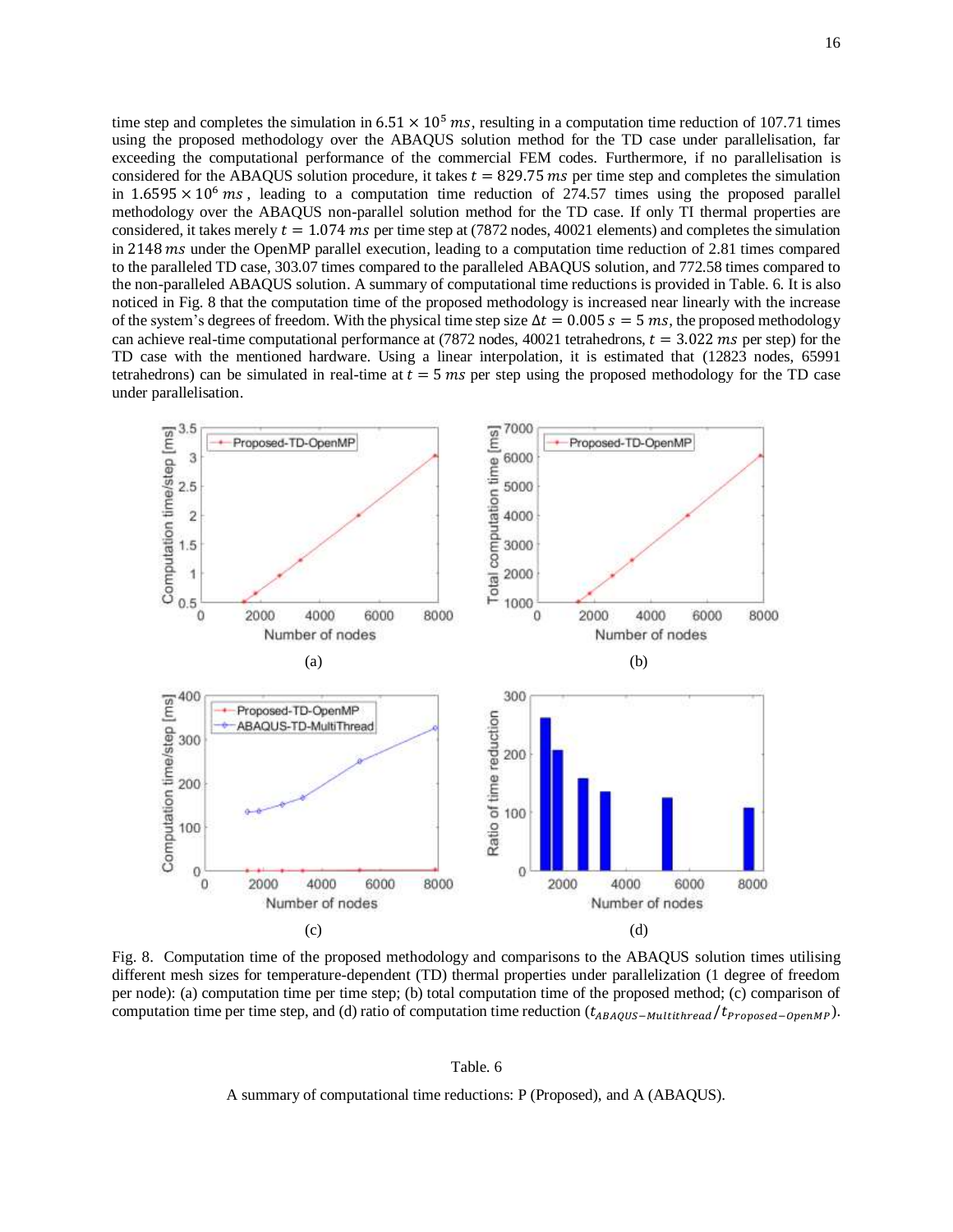|                 | $P_{TD,OpenMP}$ $A_{threads}$ $A_{serial}$ |                   |
|-----------------|--------------------------------------------|-------------------|
| $P_{TI,OpenMP}$ | 2.81x                                      | 303.07x 772.58x   |
| $P_{TD,OpenMP}$ | N/A                                        | $107.71x$ 274.57x |

Fig. 9 illustrates a comparison of computation times of the proposed methodology with and without OpenMP parallel implementation utilising the six mesh sizes for the TD case. At (7872 nodes, 40021 elements), the proposed methodology with and without CPU parallel implementation consumes total simulation times  $t = 6044$  ms and  $t =$ 10002 ms, respectively, with a computation time  $t = 3.022$  ms and  $t = 5.001$  ms per time step. The CPU parallel implementation of the proposed method enables a computation time reduction of 1.655 times at (7872 nodes, 40021 elements) for the TD case. The same implementation enables a computation time reduction of 2.322 times for the TI case. The computational performance may be further improved by GPU parallel implementation [30].



Fig. 9. Comparison of computation times between the proposed methodology with and without CPU parallel implementation utilising different mesh sizes for the TD case: (a) computation time per time step, and (b) ratio of computation time reduction  $(t_{proposed}/t_{proposed-OpenMP})$ .

## **4. Discussion**

As mentioned previously, it was reported that simulation of a thermal ablation process using conventional solution methods was a time-consuming task, taking computation times ranging from a few minutes to several hours [14]. Despite the improved computational performance by the existing techniques, most of which are dominated by FDMbased techniques that suffer from inaccuracy in describing the thermal effects of irregular boundary conditions due to using FDM for computation grid. In contrast, the proposed methodology is based on the FEM discretisation that can directly handle irregular spatial domains and enforce boundary conditions. Most importantly, it provides an effective means for fast computation of bio-heat transfer in soft biological tissue and is particularly suited for real-time applications. The proposed methodology achieves fast computation of the Pennes bio-heat transfer equation via the (i) explicit dynamics in temporal domain to eliminate the need for inversion of thermal stiffness matrix for time stepping, (ii) element-level thermal load computation to eliminate the need for assembling thermal stiffness matrix of the entire model, (iii) computationally efficient finite elements to efficiently obtain the thermal responses in the spatial domain, (iv) explicit formulation for unknown nodal temperature to eliminate the need for conventional iterative process anywhere in the algorithm and permit numerical calculation to be solved independently and implemented in parallel, and (v) pre-computation of simulation parameters to further promote the computational efficiency of runtime computation.

Using the OpenMP parallel implementation of the proposed methodology on the mentioned hardware and considering TD thermal properties, simulation results reveal that the proposed method can achieve computation time reduction of 107.71 and 274.57 times compared to those of with and without parallelisation of the commercial finite element codes while maintaining a typical 1.0e-4 level of numerical accuracy. If TI thermal properties are considered under the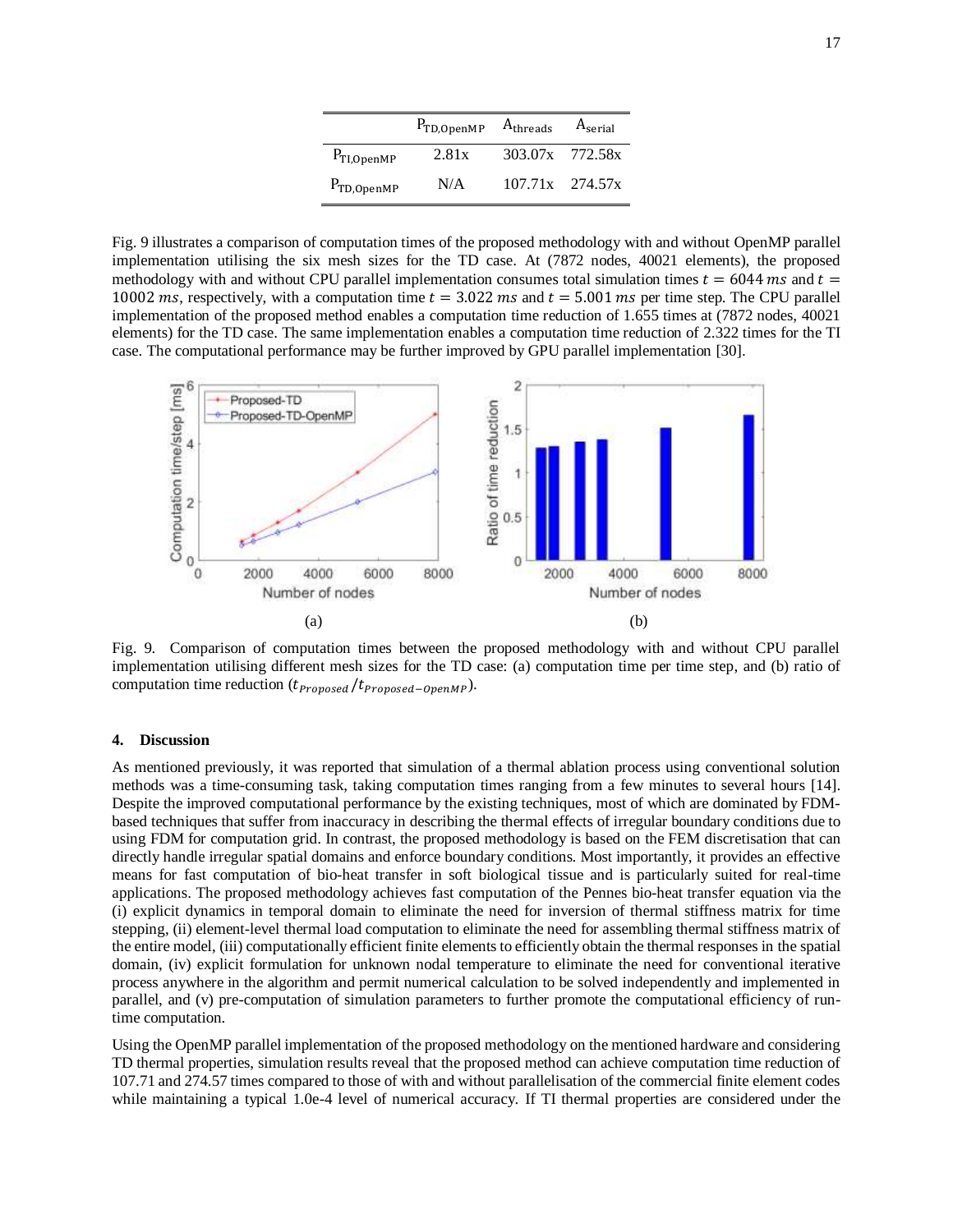parallel execution, it can achieve computation time reduction of 2.81, 303.07 and 772.58 times compared to the paralleled TD execution, with and without parallelisation of the commercial FEM codes, respectively, far exceeding the computational performance of the commercial codes. With the simulation time step size  $\Delta t = 0.005 s = 5$  ms, the real-time computational performance for the TD case is achieved at (7872 nodes, 40021 tetrahedrons,  $t =$ 3.022 ms per step), and it is estimated to simulate (12823 nodes, 65991 tetrahedrons) in real-time at  $t = 5$  ms per step using a linear interpolation; thus, the proposed algorithm constitutes a step towards real-time bio-heat transfer applications. The results from these finite element experiments are promising, demonstrating not only a high level of precision but also a significant reduction in computation time can be achieved using the proposed methodology, and it is well suited for performing real-time simulation. Some newly developed numerical methods such as the 3D alpha FEM [12] and edge-based smoothed FEM [13] are focused more on the numerical accuracy, convergence, and stability rather than the real-time computational performance, the proposed algorithm may be incorporated into these methods to enable real-time Pennes bio-heat transfer simulation. In terms of numerical stability, it was reported that neural networks [53, 54] can achieve stable simulation in the dynamic mechanical systems; they may be incorporated into the proposed method for stable dynamic bio-heat transfer.

# **5. Conclusion**

This paper presents a fast numerical algorithm based on FED-FEM framework for analysis of Pennes bio-heat transfer in soft tissue, and it is particularly suited for real-time applications. The proposed methodology can achieve fast computation of Pennes bio-heat transfer owing to (i) formulating the temporal dynamics of the Pennes bio-heat transfer equation based on the explicit dynamics for efficient temporal integration, (ii) devising an element-level computation for nodal thermal loads, eliminating the need for assembling the global thermal matrices, and further (iii) utilising computationally efficient finite elements for efficient computation of thermal responses in the spatial domain, subsequently leading to (iv) an explicit formulation for nodal temperature calculation to eliminate the need for conventional iterative solution process anywhere in the algorithm and allow parallel implementation, and (v) precomputing the constant matrices and simulation parameters to facilitate run-time computational performance. Nonlinear thermal material properties and nonlinear thermal boundary conditions can be accommodated. Simulations and comparative analyses demonstrate that the proposed method can achieve significant computation time reductions compared to those of the commercial finite element codes while maintaining good agreement in numerical accuracy, capable of achieving high computational performance for real-time simulation and analysis of Pennes bio-heat transfer problems. The clinical application of the proposed methodology could be demonstrated using various modalities for thermal treatment. Thermal therapy uses energy sources, such as radiofrequency, microwave, laser, and focused ultrasound, to generate heat to cause thermal injury to selective targets such as tumours/cancers. These thermal therapies require knowledge of tissue temperature for cancer treatment using sufficient thermal energy while not damaging surrounding healthy tissue due to overheating.

Future research work will focus on improvement and extension of the proposed methodology in two aspects. Firstly, the proposed methodology will be extended for integration with GPU hardware to further facilitate computational performance. The current implementation only utilises the computing power of CPU via the parallel implementation of OpenMP. It is expected that the GPU-accelerated solution method will further improve the computational performance owing to the massively parallel architecture of GPU consisting of thousands of cores that handle tasks simultaneously. Secondly, the proposed methodology will be extended for treatment planning and thermal dose computation using a specific modality and its associated propagation equations in tissue to achieve real-time thermal dose optimisation for better clinical outcomes of hyperthermia and thermal ablative treatments.

## **Acknowledgment**

This work is funded by the Australian National Health and Medical Research Council (NHMRC) Grant APP1093314.

## **References**

[1] H. P. Kok, A. Kotte, and J. Crezee, "Planning, optimisation and evaluation of hyperthermia treatments," *Int J Hyperthermia,* vol. 33, no. 6, pp. 593-607, 2017.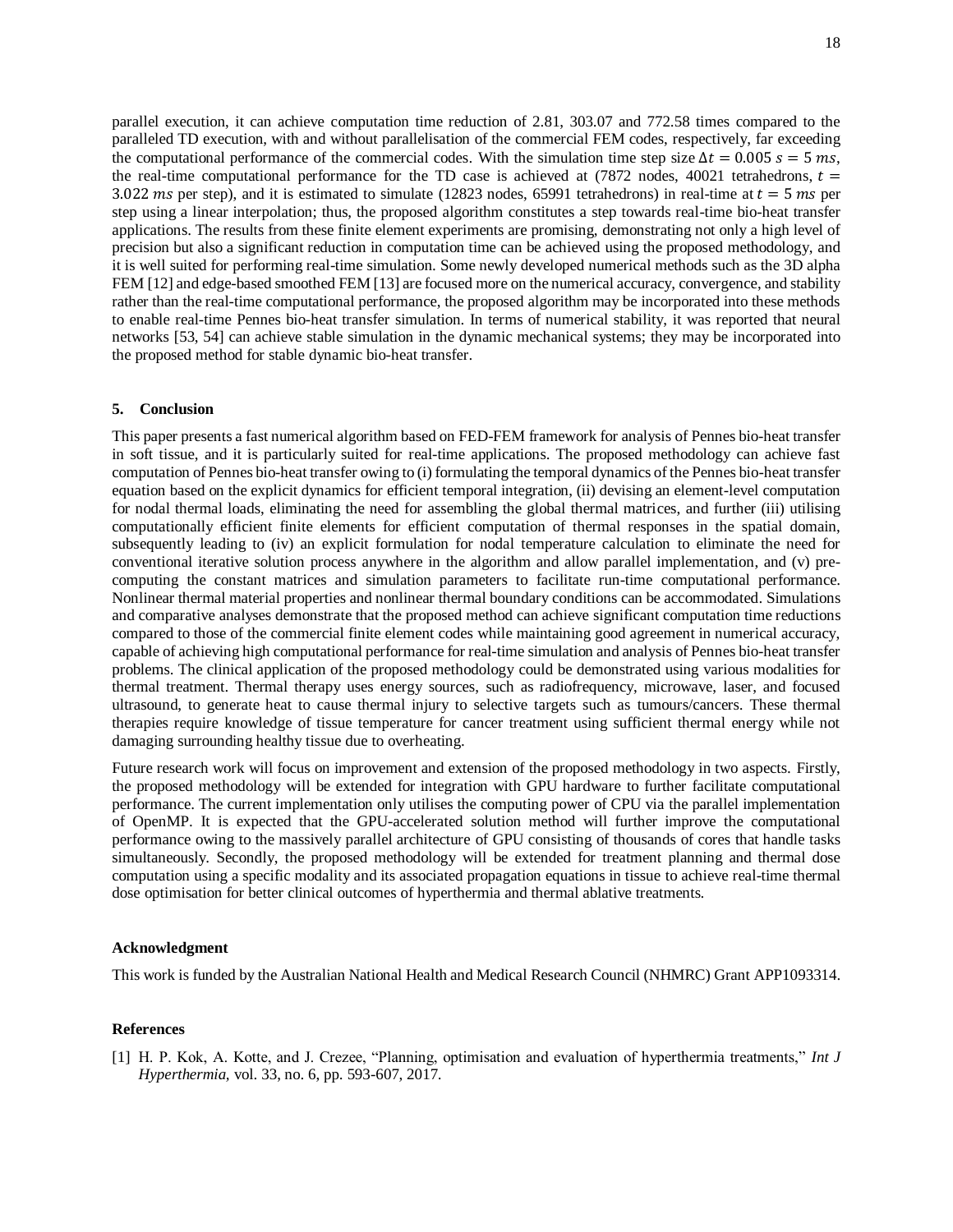- [2] B. R. Loiola, H. R. Orlande, and G. S. Dulikravich, "Thermal damage during ablation of biological tissues," *Numerical Heat Transfer, Part A: Applications,* vol. 73, no. 10, pp. 685-701, 2018.
- [3] N. Afrin, and Y. Zhang, "Uncertainty analysis of thermal damage to living biological tissues by laser irradiation based on a generalized duel-phase lag model," *Numerical Heat Transfer, Part A: Applications,* vol. 71, no. 7, pp. 693-706, 2017.
- [4] J. Zhang, Y. Zhong, and C. Gu, "Deformable Models for Surgical Simulation: A Survey," *IEEE Rev Biomed Eng,* vol. 11, pp. 143-164, 2018.
- [5] M. M. Paulides, P. R. Stauffer, E. Neufeld, P. F. Maccarini, A. Kyriakou, R. A. Canters, C. J. Diederich, J. F. Bakker, and G. C. Van Rhoon, "Simulation techniques in hyperthermia treatment planning," *Int J Hyperthermia,* vol. 29, no. 4, pp. 346-57, 2013.
- [6] V. Lopresto, R. Pinto, L. Farina, and M. Cavagnaro, "Treatment planning in microwave thermal ablation: clinical gaps and recent research advances," *Int J Hyperthermia,* vol. 33, no. 1, pp. 83-100, 2017.
- [7] H. P. Kok, P. Wust, P. R. Stauffer, F. Bardati, G. C. van Rhoon, and J. Crezee, "Current state of the art of regional hyperthermia treatment planning: a review," *Radiat Oncol,* vol. 10, no. 1, pp. 196, 2015.
- [8] S. C. Wu, G. R. Liu, H. O. Zhang, X. Xu, and Z. R. Li, "A node-based smoothed point interpolation method (NS-PIM) for three-dimensional heat transfer problems," *International Journal of Thermal Sciences,* vol. 48, no. 7, pp. 1367-1376, 2009.
- [9] K. Yang, G.-H. Jiang, H.-Y. Li, Z.-b. Zhang, and X.-W. Gao, "Element differential method for solving transient heat conduction problems," *International Journal of Heat and Mass Transfer,* vol. 127, pp. 1189-1197, 2018.
- [10]Z. C. Li, X. Y. Cui, and Y. Cai, "Analysis of heat transfer problems using a novel low-order FEM based on gradient weighted operation," *International Journal of Thermal Sciences,* vol. 132, pp. 52-64, 2018.
- [11]T. J. Yang, and X. Y. Cui, "A random field model based on nodal integration domain for stochastic analysis of heat transfer problems," *International Journal of Thermal Sciences,* vol. 122, pp. 231-247, 2017.
- [12]E. Li, G. R. Liu, V. Tan, and Z. C. He, "Modeling and simulation of bioheat transfer in the human eye using the 3D alpha finite element method (αFEM)," *International Journal for Numerical Methods in Biomedical Engineering,* vol. 26, no. 8, pp. 955-976, 2010.
- [13]E. Li, G. R. Liu, and V. Tan, "Simulation of Hyperthermia Treatment Using the Edge-Based Smoothed Finite-Element Method," *Numerical Heat Transfer, Part A: Applications,* vol. 57, no. 11, pp. 822-847, 2010.
- [14]C. Rieder, T. Kroger, C. Schumann, and H. K. Hahn, "GPU-based real-time approximation of the ablation zone for radiofrequency ablation," *IEEE Trans Vis Comput Graph,* vol. 17, no. 12, pp. 1812-21, 2011.
- [15]T. Kröger, I. Altrogge, T. Preusser, P. L. Pereira, D. Schmidt, A. Weihusen, and H.-O. Peitgen, "Numerical Simulation of Radio Frequency Ablation with State Dependent Material Parameters in Three Space Dimensions," *Medical Image Computing and Computer-Assisted Intervention – MICCAI 2006.* pp. 380-388.
- [16]C. W. Huang, M. K. Sun, B. T. Chen, J. Shieh, C. S. Chen, and W. S. Chen, "Simulation of thermal ablation by high-intensity focused ultrasound with temperature-dependent properties," *Ultrason Sonochem,* vol. 27, pp. 456- 465, 2015.
- [17]S. R. Guntur, K. I. Lee, D. G. Paeng, A. J. Coleman, and M. J. Choi, "Temperature-dependent thermal properties of ex vivo liver undergoing thermal ablation," *Ultrasound Med Biol,* vol. 39, no. 10, pp. 1771-84, 2013.
- [18]J. Zhang, J. Hills, Y. Zhong, B. Shirinzadeh, J. Smith, and C. Gu, "Temperature-Dependent Thermomechanical Modeling of Soft Tissue Deformation," *Journal of Mechanics in Medicine and Biology,* vol. 18, no. 08, pp. 1840021, 2019.
- [19]T. Wegner, and A. Pęczak, "Implementation of a strain energy-based nonlinear finite element in the objectoriented environment," *Computer Physics Communications,* vol. 181, no. 3, pp. 520-531, 2010.
- [20]M. Schwenke, J. Georgii, and T. Preusser, "Fast Numerical Simulation of Focused Ultrasound Treatments During Respiratory Motion With Discontinuous Motion Boundaries," *IEEE Trans Biomed Eng,* vol. 64, no. 7, pp. 1455- 1468, 2017.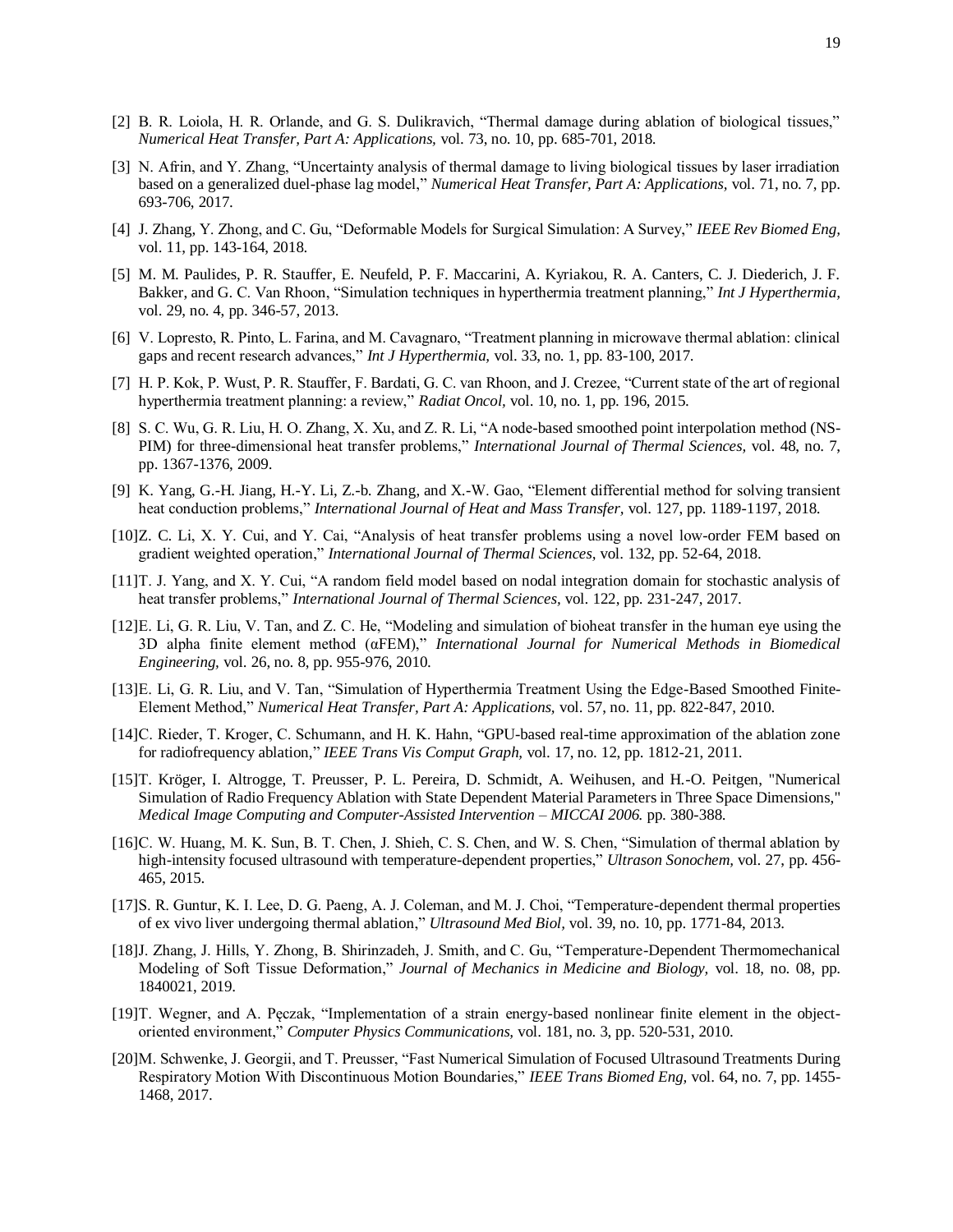- [21]Z.-Z. He, and J. Liu, "An efficient parallel numerical modeling of bioheat transfer in realistic tissue structure," *International Journal of Heat and Mass Transfer,* vol. 95, pp. 843-852, 2016.
- [22]G. Carluccio, D. Erricolo, S. Oh, and C. M. Collins, "An approach to rapid calculation of temperature change in tissue using spatial filters to approximate effects of thermal conduction," *IEEE Trans Biomed Eng,* vol. 60, no. 6, pp. 1735-41, 2013.
- [23]G. Kalantzis, W. Miller, W. Tichy, and S. LeBlang, "A GPU accelerated finite differences method of the bioheat transfer equation for ultrasound thermal ablation," *Software Engineering, Artificial Intelligence, Networking and Parallel/Distributed Computing*, pp. 45-55: Springer, 2016.
- [24]J. L. Dillenseger, and S. Esneault, "Fast FFT-based bioheat transfer equation computation," *Comput Biol Med,* vol. 40, no. 2, pp. 119-23, 2010.
- [25]G. Chen, J. Stang, M. Haynes, E. Leuthardt, and M. Moghaddam, "Real-Time Three-Dimensional Microwave Monitoring of Interstitial Thermal Therapy," *IEEE Trans Biomed Eng,* vol. 65, no. 3, pp. 528-538, 2018.
- [26]P. C. Johnson, and G. M. Saidel, "Thermal model for fast simulation during magnetic resonance imaging guidance of radio frequency tumor ablation," *Ann Biomed Eng,* vol. 30, no. 9, pp. 1152-61, 2002.
- [27]J. H. Niu, H. Z. Wang, H. X. Zhang, J. Y. Yan, and Y. S. Zhu, "Cellular neural network analysis for twodimensional bioheat transfer equation," *Med Biol Eng Comput,* vol. 39, no. 5, pp. 601-4, 2001.
- [28]J. H. Indik, R. A. Indik, and T. C. Cetas, "Fast and efficient computer modeling of ferromagnetic seed arrays of arbitrary orientation for hyperthermia treatment planning," *Int J Radiat Oncol Biol Phys,* vol. 30, no. 3, pp. 653- 62, 1994.
- [29]R. A. Indik, and J. H. Indik, "A new computer method to quickly and accurately compute steady-state temperatures from ferromagnetic seed heating," *Med Phys,* vol. 21, no. 7, pp. 1135-44, 1994.
- [30]P. Mariappan, P. Weir, R. Flanagan, P. Voglreiter, T. Alhonnoro, M. Pollari, M. Moche, H. Busse, J. Futterer, H. R. Portugaller, R. B. Sequeiros, and M. Kolesnik, "GPU-based RFA simulation for minimally invasive cancer treatment of liver tumours," *Int J Comput Assist Radiol Surg,* vol. 12, no. 1, pp. 59-68, 2017.
- [31]J. Zhang, J. Hills, Y. Zhong, B. Shirinzadeh, J. Smith, and C. Gu, "GPU-Accelerated Finite Element Modeling of Bio-Heat Conduction for Simulation of Thermal Ablation," *Journal of Mechanics in Medicine and Biology,* vol. 18, no. 07, pp. 1840012, 2018.
- [32]G. C. Bourantas, M. Ghommem, G. C. Kagadis, K. Katsanos, V. C. Loukopoulos, V. N. Burganos, and G. C. Nikiforidis, "Real-time tumor ablation simulation based on the dynamic mode decomposition method," *Med Phys,* vol. 41, no. 5, pp. 053301, 2014.
- [33]M. E. Kowalski, and J. M. Jin, "Model-order reduction of nonlinear models of electromagnetic phased-array hyperthermia," *IEEE Trans Biomed Eng,* vol. 50, no. 11, pp. 1243-54, 2003.
- [34]C. Ding, X. Cui, R. R. Deokar, G. Li, Y. Cai, and K. K. Tamma, "An isogeometric independent coefficients (IGA-IC) reduced order method for accurate and efficient transient nonlinear heat conduction analysis," *Numerical Heat Transfer, Part A: Applications,* vol. 73, no. 10, pp. 667-684, 2018.
- [35]J. Zhang, Y. Zhong, and C. Gu, "Energy balance method for modelling of soft tissue deformation," *Computer-Aided Design,* vol. 93, pp. 15-25, 2017.
- [36]J. Zhang, and S. Chauhan, "Fast explicit dynamics finite element algorithm for transient heat transfer," *International Journal of Thermal Sciences,* vol. 139, pp. 160-175, 2019.
- [37]H. H. Pennes, "Analysis of tissue and arterial blood temperatures in the resting human forearm," *J Appl Physiol,* vol. 1, no. 2, pp. 93-122, 1948.
- [38]W. Shen, J. Zhang, and F. Yang, "Modeling and numerical simulation of bioheat transfer and biomechanics in soft tissue," *Mathematical and Computer Modelling,* vol. 41, no. 11-12, pp. 1251-1265, 2005.
- [39]J. Durkee Jr, and P. Antich, "Exact solutions to the multi-region time-dependent bioheat equation with transient heat sources and boundary conditions," *Physics in medicine & biology,* vol. 36, no. 3, pp. 345, 1991.